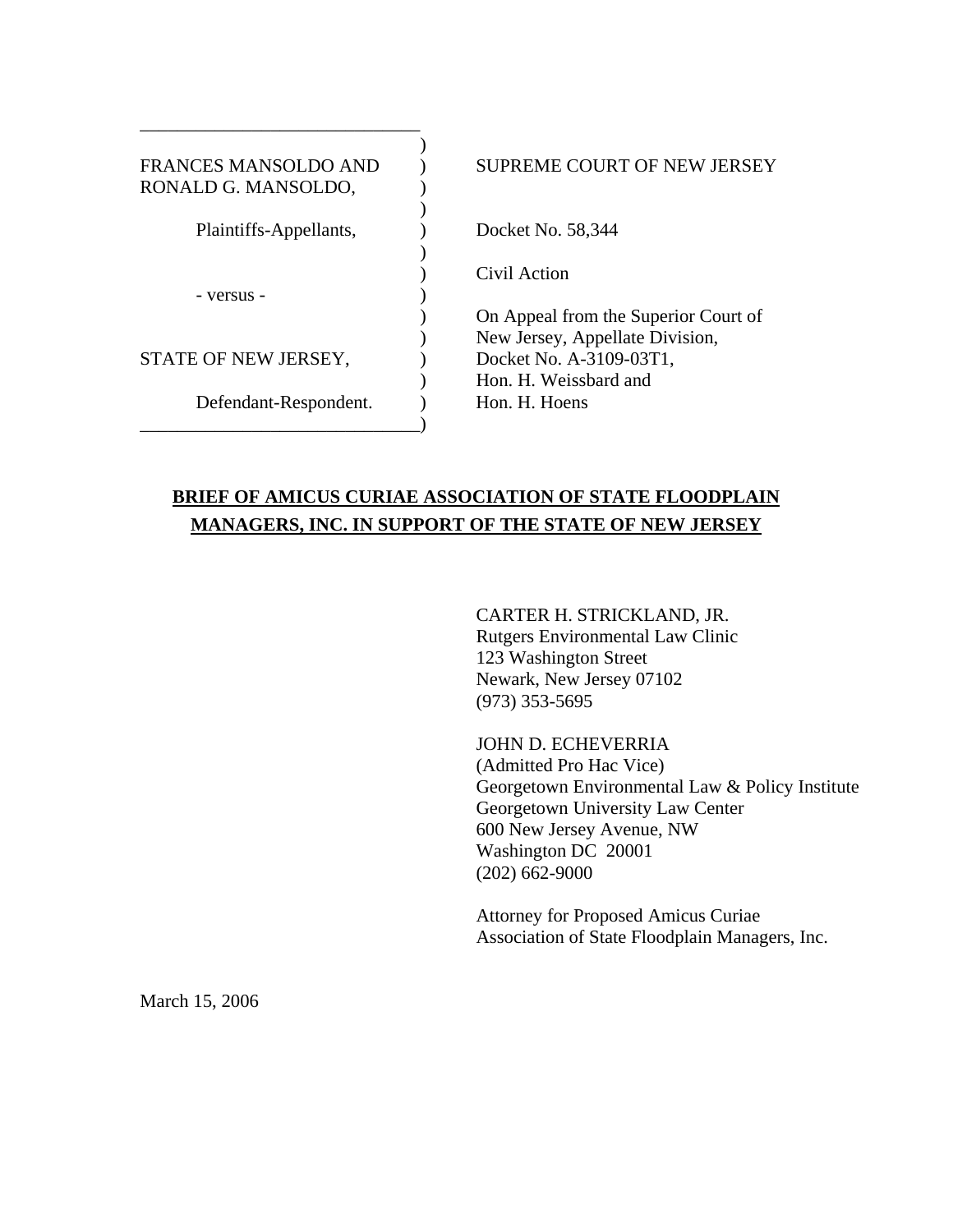## TABLE OF CONTENTS

|      |                                                                                                                                                                                                                                             | Pages |
|------|---------------------------------------------------------------------------------------------------------------------------------------------------------------------------------------------------------------------------------------------|-------|
|      |                                                                                                                                                                                                                                             |       |
|      |                                                                                                                                                                                                                                             |       |
|      |                                                                                                                                                                                                                                             |       |
|      |                                                                                                                                                                                                                                             |       |
|      |                                                                                                                                                                                                                                             |       |
| I.   | The Analysis Applied by the Lower Courts Was Plainly                                                                                                                                                                                        |       |
| II.  | There Was No Taking in This Case Because, Under<br>Background Principles of New Jersey Nuisance Law, Plaintiffs<br>Can Claim No Protected Property Right To Engage in Develop-<br>ment That Would Cause Flooding and Create Increased Risks |       |
| III. | In the Alternative, the Court Should Rule that the Taking                                                                                                                                                                                   |       |
|      |                                                                                                                                                                                                                                             |       |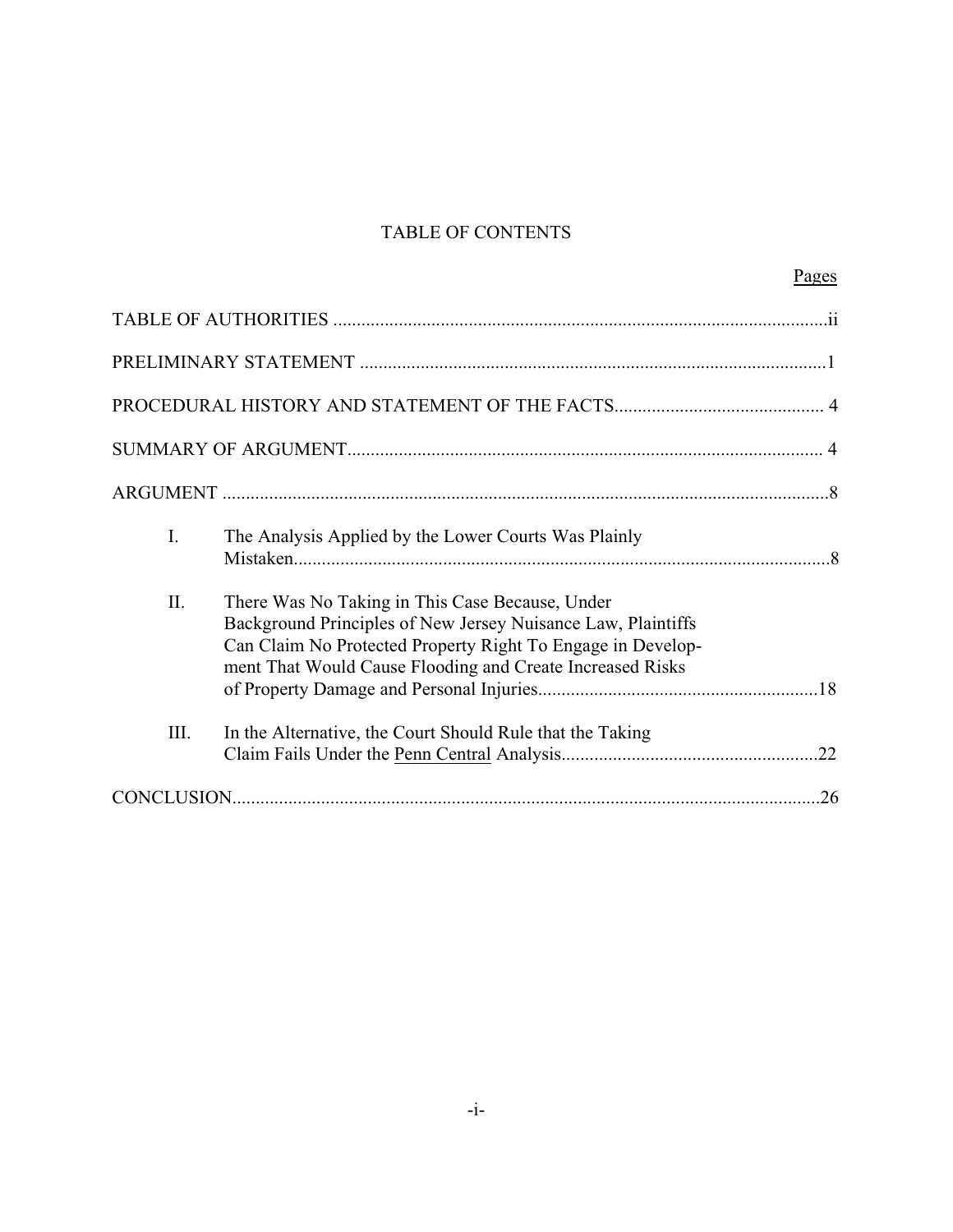# TABLE OF AUTHORITIES

CASES Pages

| Appollo Fuels, Inc. v. United States, 381 F.3d 1338 (Fed.Cir. 2004)12, 23                   |
|---------------------------------------------------------------------------------------------|
|                                                                                             |
| Birchwood Lakes Colony Club, Inc v. Borough of Medford Lakes, 90 N.J. 582 (1982)23          |
| Borough of Westville v. Whitney Home Builders, Inc., 40 N.J. Super. 62 (1956)20             |
|                                                                                             |
| Concrete Pipe & Prods. v. Construction Laborers Pension Trust, 508 U.S. 602 (1992)23        |
|                                                                                             |
| First English Evangelical Lutheran Church v. County of Los Angeles, 482 U.S. 304            |
| First English Evangelical Lutheran Church v. County of Los Angeles, 258 Cal.Rptr. 893       |
|                                                                                             |
| Gove v. Zoning Board of Appeals of Chatham; 444 Mass. 754 N.E.2d 865 (2005)4, 23, 24, 25    |
| Grenier v. Zoning Board of Chatham, 62 Mass App. Ct 62 N.E.2d. 2d 1154 (Mass.App. Sept. 17, |
|                                                                                             |
| Holsman v. Boiling Spring Bleaching Co., 1862 WL 2700 (N.J.Ch.) (1862)19                    |
| I/M/O Freshwater Wetlands Statewide General Permits, 185 N.J. 452 (2006)21                  |
| Keystone Bituminous Coal Assn. v. DeBenedictis, 480 U.S. 470 (1987)14                       |
|                                                                                             |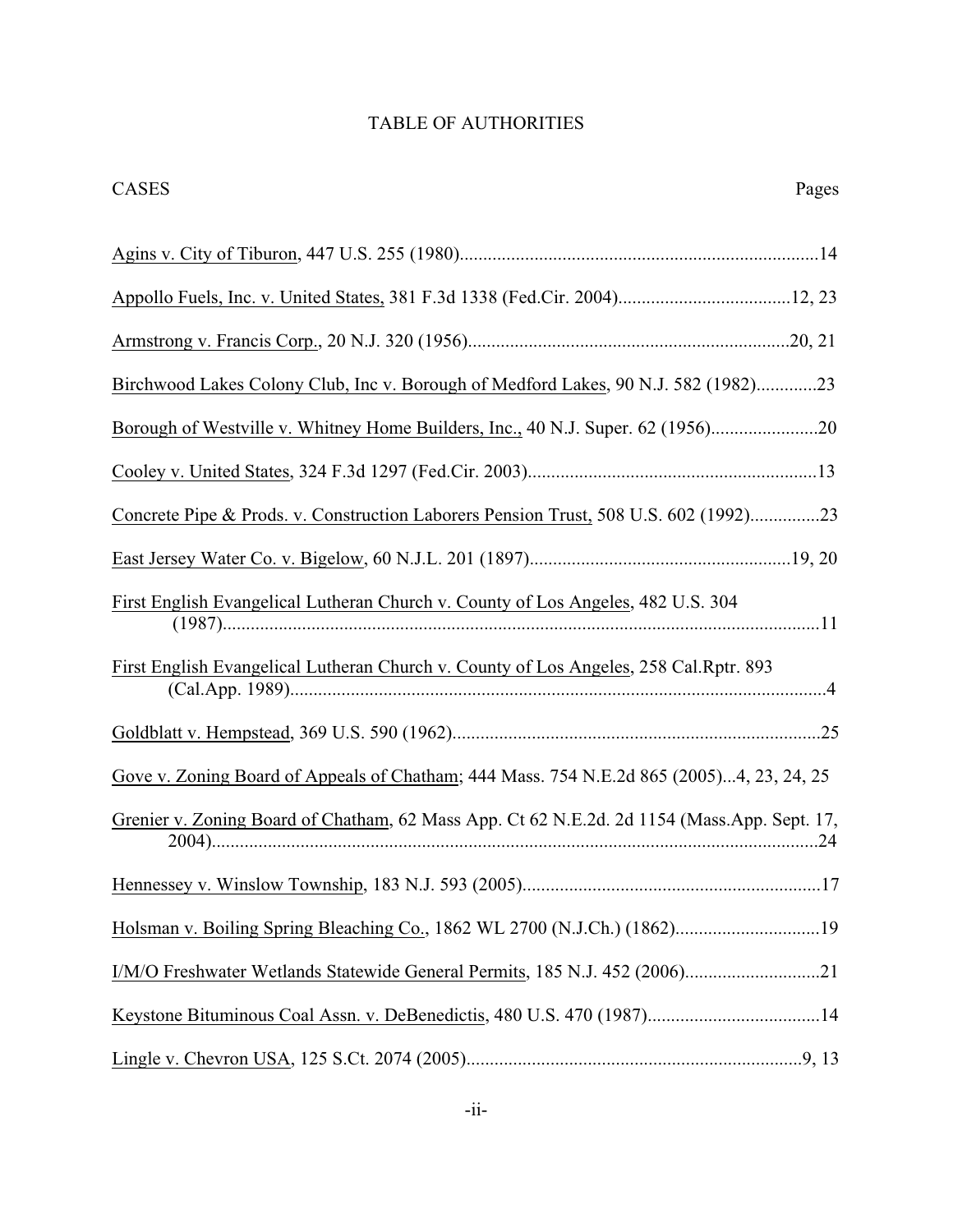| Loretto v. Teleprompter Manhattan CATV Corp., 458 U.S. 419 (1982)11                        |  |
|--------------------------------------------------------------------------------------------|--|
| Lucas v. South Carolina Coastal Council, 505 U.S. 1003 (1992)6, 10, 11, 13, 14, 15, 19     |  |
|                                                                                            |  |
| Maple Leaf Investors, Inc. v. State of Washington, 88 Wash.2d 726. 565 P.2d 1162 (1977) 4  |  |
|                                                                                            |  |
|                                                                                            |  |
|                                                                                            |  |
| Mutschler v. City of Phoenix, P.3d, 2006 WL 336232 (Ariz.App. Div. Feb 14, 2006)12, 14     |  |
|                                                                                            |  |
|                                                                                            |  |
|                                                                                            |  |
|                                                                                            |  |
| Ronade Assocs. v. Dept. of Cons. & Econ. Development, 7 N.J. Super. 132 A.2d 355 (App.Div. |  |
|                                                                                            |  |
|                                                                                            |  |
|                                                                                            |  |
| Tahoe-Sierra Preservation Council v. Tahoe Regional Planning Agency, 535 U.S. 302          |  |
|                                                                                            |  |
|                                                                                            |  |
| Wyer v. Board of Environmental Protection, 747 A.2d 192 (Me. 2000)18, 23                   |  |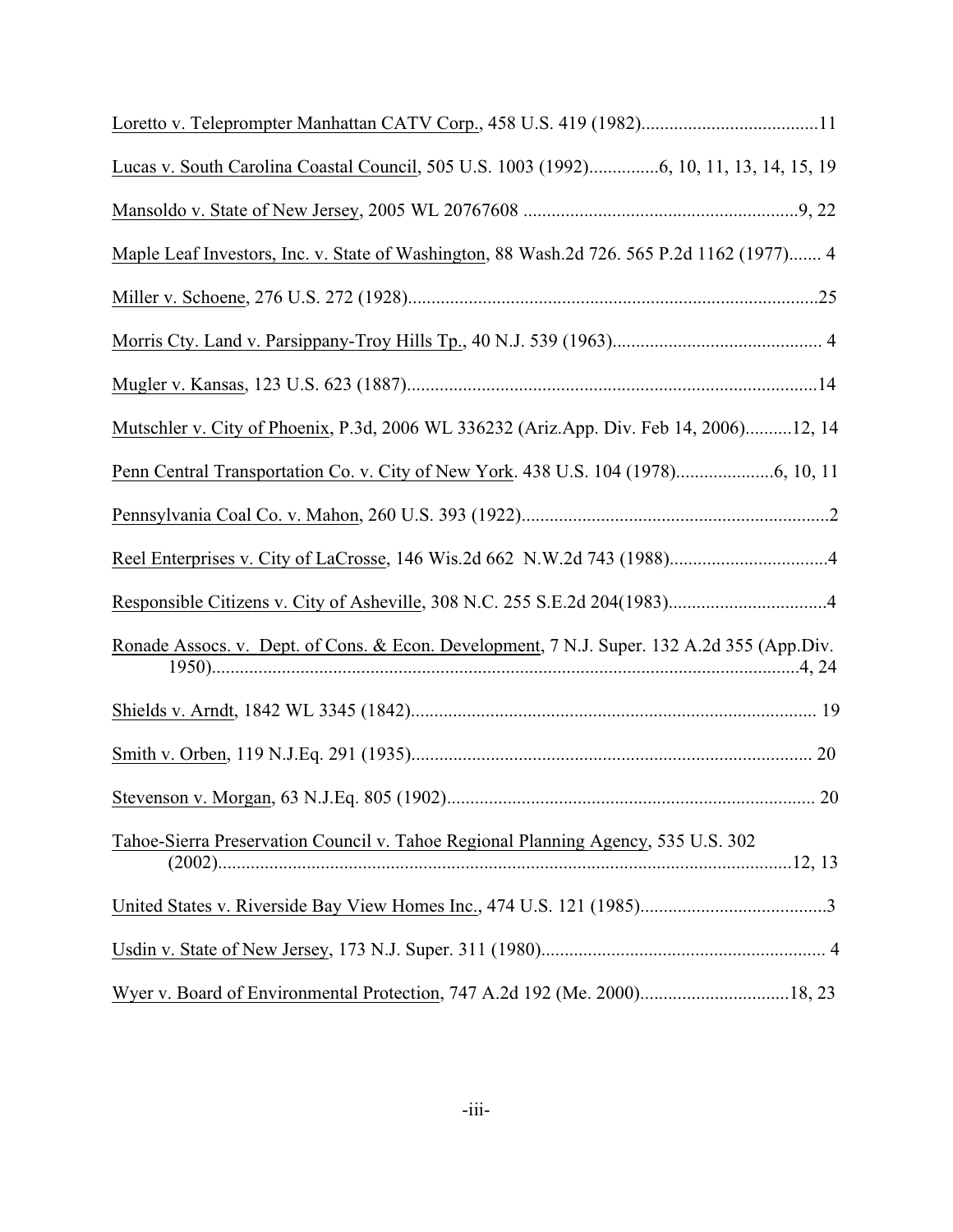# OTHER AUTHORITIES

| "After the Flood: With a Billion Dollars in Damage. New Jersey Will Be Wringing out a Long                             |
|------------------------------------------------------------------------------------------------------------------------|
| "After the Storm: the Overview; 12,000 Homes Said to Sustain Storm Damage," The New York<br>$\mathcal{L}^{\text{max}}$ |
| Department of Environmental Protection (available at                                                                   |
| Government Accountability Office, National Flood Insurance Program: Actions to Address<br>$\overline{\phantom{a}}$     |
|                                                                                                                        |
|                                                                                                                        |
| U.S. Weather Service (available at http://www.nws.noaa.gov/oh/hic/flood stats)3                                        |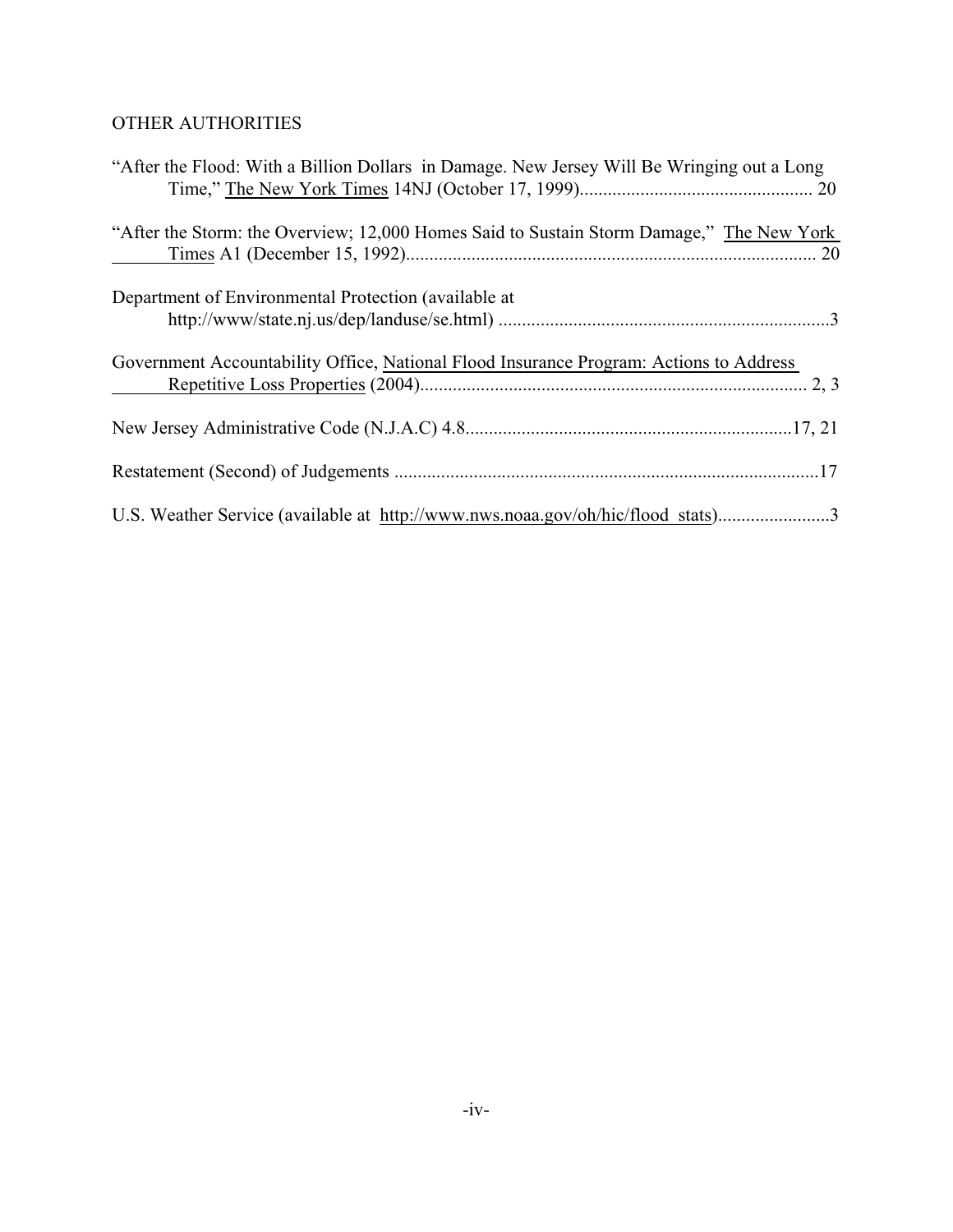# TABLE OF AUTHORITIES

CASES Pages

| Appollo Fuels, Inc. v. United States, 381 F.3d 1338 (Fed.Cir. 2004)12, 23                   |
|---------------------------------------------------------------------------------------------|
|                                                                                             |
| Birchwood Lakes Colony Club, Inc v. Borough of Medford Lakes, 90 N.J. 582 (1982)23          |
| Borough of Westville v. Whitney Home Builders, Inc., 40 N.J. Super. 62 (1956)20             |
|                                                                                             |
| Concrete Pipe & Prods. v. Construction Laborers Pension Trust, 508 U.S. 602 (1992)23        |
|                                                                                             |
| First English Evangelical Lutheran Church v. County of Los Angeles, 482 U.S. 304            |
| First English Evangelical Lutheran Church v. County of Los Angeles, 258 Cal.Rptr. 893       |
|                                                                                             |
| Gove v. Zoning Board of Appeals of Chatham; 444 Mass. 754 N.E.2d 865 (2005)4, 23, 24, 25    |
| Grenier v. Zoning Board of Chatham, 62 Mass App. Ct 62 N.E.2d. 2d 1154 (Mass.App. Sept. 17, |
|                                                                                             |
| Holsman v. Boiling Spring Bleaching Co., 1862 WL 2700 (N.J.Ch.) (1862)19                    |
| I/M/O Freshwater Wetlands Statewide General Permits, 185 N.J. 452 (2006)21                  |
| Keystone Bituminous Coal Assn. v. DeBenedictis, 480 U.S. 470 (1987)14                       |
|                                                                                             |
| Loretto v. Teleprompter Manhattan CATV Corp., 458 U.S. 419 (1982)11                         |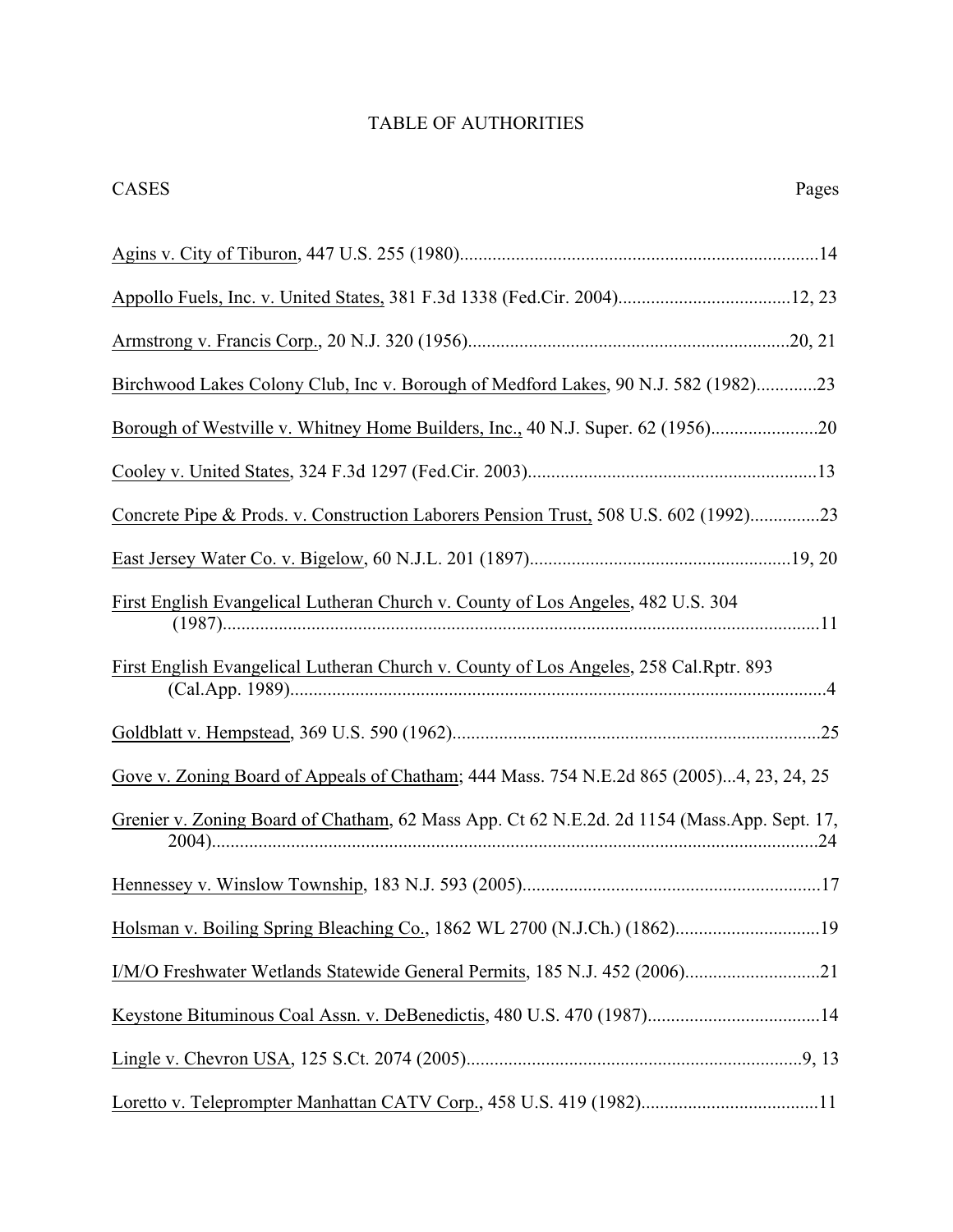| Lucas v. South Carolina Coastal Council, 505 U.S. 1003 (1992)6, 10, 11, 13, 14, 15, 19     |
|--------------------------------------------------------------------------------------------|
|                                                                                            |
| Maple Leaf Investors, Inc. v. State of Washington, 88 Wash.2d 726. 565 P.2d 1162 (1977) 4  |
|                                                                                            |
|                                                                                            |
|                                                                                            |
| Mutschler v. City of Phoenix, P.3d, 2006 WL 336232 (Ariz.App. Div. Feb 14, 2006)12, 14     |
|                                                                                            |
|                                                                                            |
|                                                                                            |
|                                                                                            |
| Ronade Assocs. v. Dept. of Cons. & Econ. Development, 7 N.J. Super. 132 A.2d 355 (App.Div. |
|                                                                                            |
|                                                                                            |
|                                                                                            |
| Tahoe-Sierra Preservation Council v. Tahoe Regional Planning Agency, 535 U.S. 302          |
|                                                                                            |
|                                                                                            |
|                                                                                            |

# OTHER AUTHORITIES

|  |  | "After the Flood: With a Billion Dollars in Damage. New Jersey Will Be Wringing out a Long |
|--|--|--------------------------------------------------------------------------------------------|
|  |  |                                                                                            |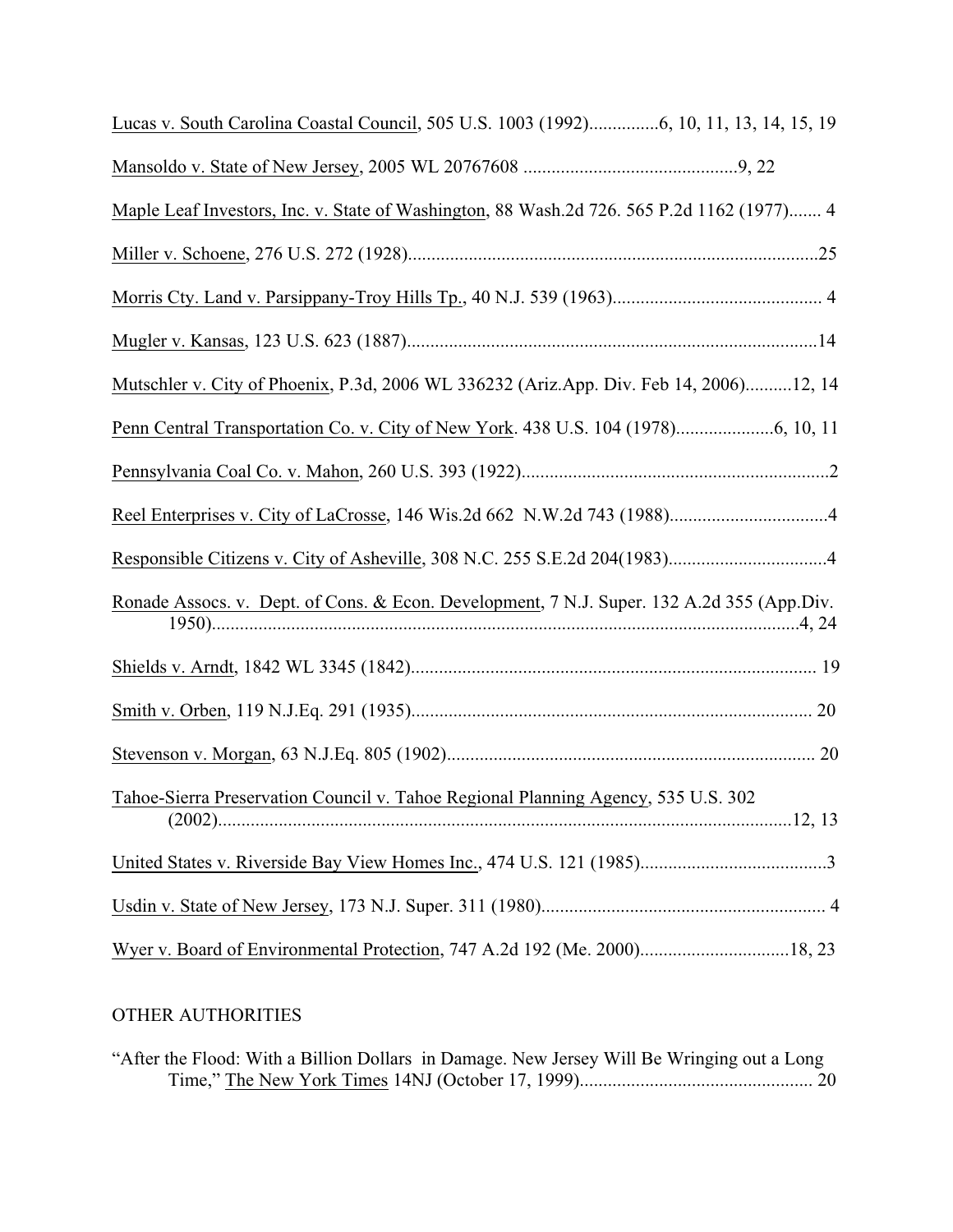| "After the Storm: the Overview; 12,000 Homes Said to Sustain Storm Damage," The New York                             |
|----------------------------------------------------------------------------------------------------------------------|
| Department of Environmental Protection (available at                                                                 |
| Government Accountability Office, National Flood Insurance Program: Actions to Address<br>$\mathcal{L}^{\text{max}}$ |
|                                                                                                                      |
|                                                                                                                      |
| U.S. Weather Service (available at http://www.nws.noaa.gov/oh/hic/flood stats)3                                      |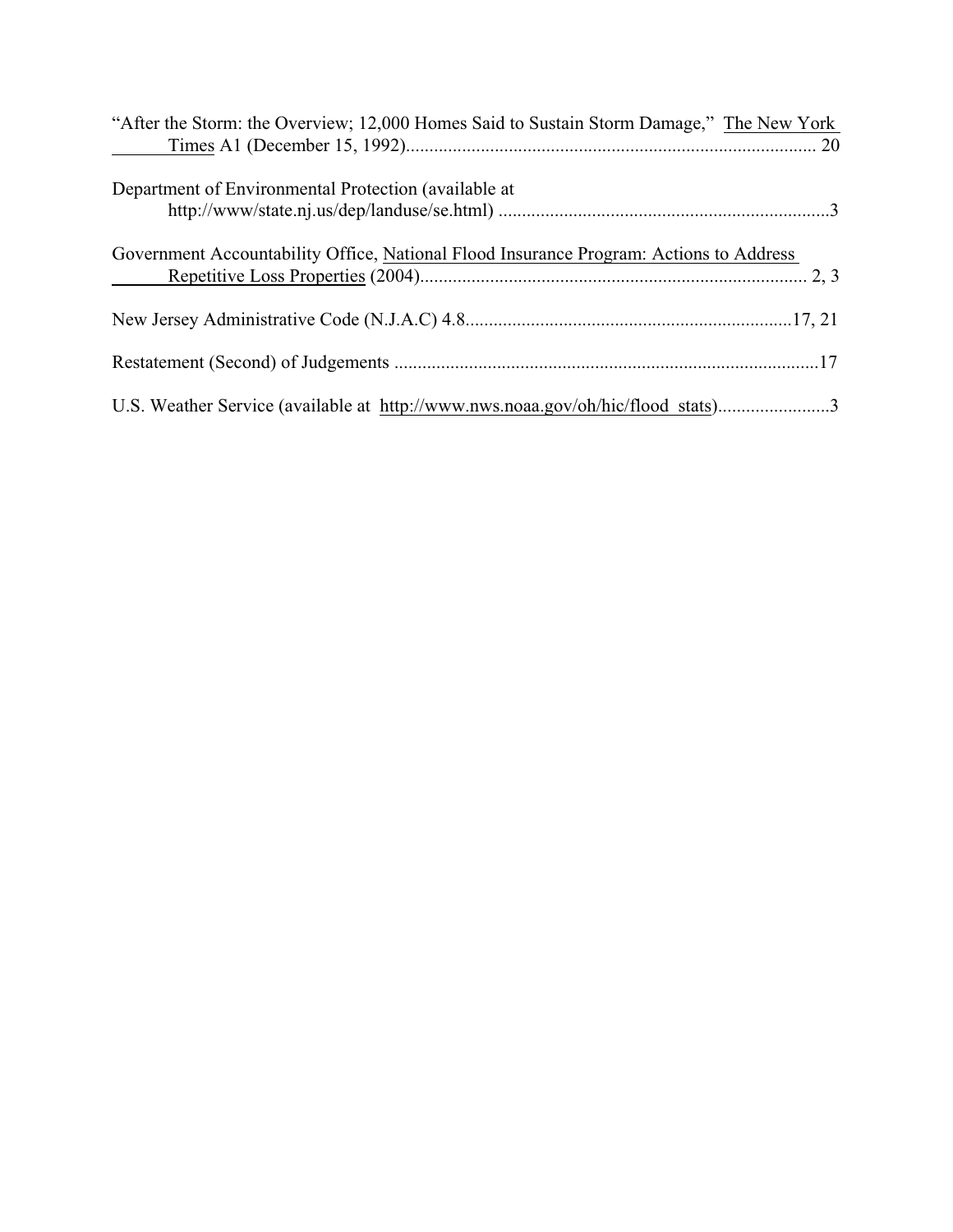The Association of State Floodplain Managers, Inc. ("ASFPM") respectfully submits this brief amicus curiae to urge the Court to either (1) affirm the ruling below that a prohibition on hazardous development in the floodway cannot support a legitimate claim for financial compensation under the Takings Clause, but clarify that this ruling should lead to the conclusion that plaintiffs' taking claim must be dismissed in its entirety, or (2) dismiss the petition as improvidently granted.

### PRELIMINARY STATEMENT

Amicus ASFPM is the supporting organization of professionals involved in floodplain management, flood hazard mitigation, flood preparedness, and flood warning and recovery. The mission of the Association is to mitigate the losses, costs and human suffering caused by flooding and to promote wise use of the natural and beneficial functions of floodplains. The ASFPM is the premier voice in floodplain management practice and policy throughout the nation. The Association's more than 9,000 national and chapter members, including approximately 20 members in New Jersey, represent local, state and federal government agencies, citizen groups, private consulting firms, academia, the insurance industry, and lenders.

This case raises the question whether the public can rely on traditional police power authority to prevent hazardous development in the "floodway" without triggering takings liability. Consistent with the general practice around the country, the State of New Jersey has defined the "floodway" as that portion of the floodplain containing "the channel and portions of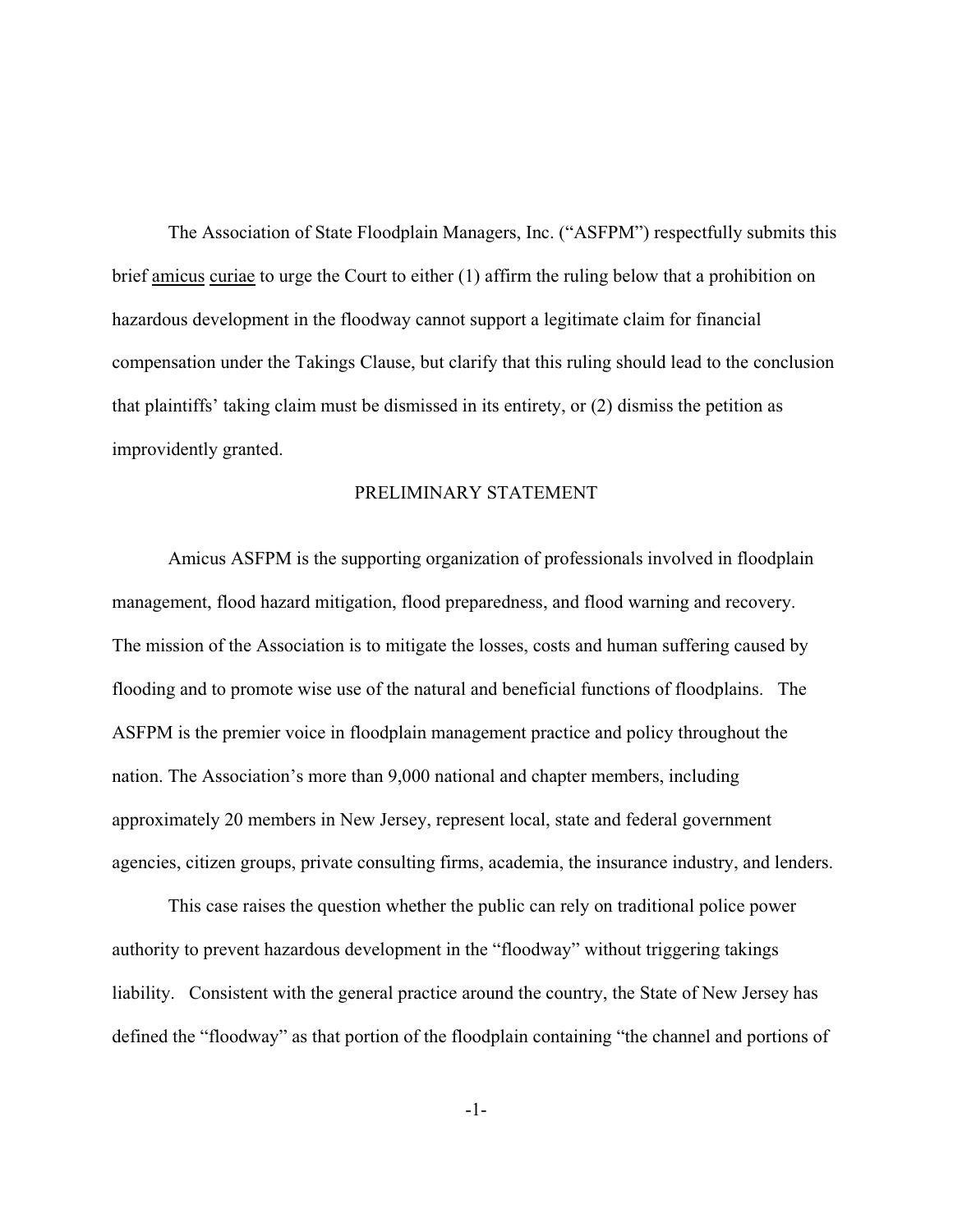the flood plain adjoining the channel which are reasonably required to carry and discharge the regulatory flood." See Petitioners' Appendix ("PA"), at 38, As stated by the Department of Environmental Protection (DEP) in its denial of plaintiffs' application: "The floodway area of a river or stream is the most dangerous portion of the flood plain in the event of flooding. The velocity of flood waters and the depth of flow are greater in the floodway than in areas further removed from the stream channel." Id.

If the government had to pay landowners to prohibit development in the floodway the public would be unable to control effectively the serious hazards to life and property associated with flooding. Because many thousands of property owners are subject to these type of restrictions, the financial burden could be so great that government would be forced to abandon regulatory controls altogether. As the U.S. Supreme Court said many years ago in Pennsylvania Coal Co. v. Mahon, 260 U.S. 393, 413 (1922), "Government hardly could go on if to some extent values incident to property could not be diminished without paying for every such change in the general law." In addition, requiring that owners in flood-prone areas be paid not to develop their properties would create a perverse "moral hazard," encouraging more ill-advised investment in such areas and, in turn, leading to ever greater conflicts between development interests and public safety policies.

The potential weakening of floodplain regulation as a result of takings litigation is a matter of significant public concern because flooding is the nation's most destructive natural hazard in terms of damage and economic loss. Government Accountability Office, National Flood Insurance Program: Actions to Address Repetitive Loss Properties 2 (2004). In recent years, property damage from flooding has totaled in excess of \$1 billion each year in the United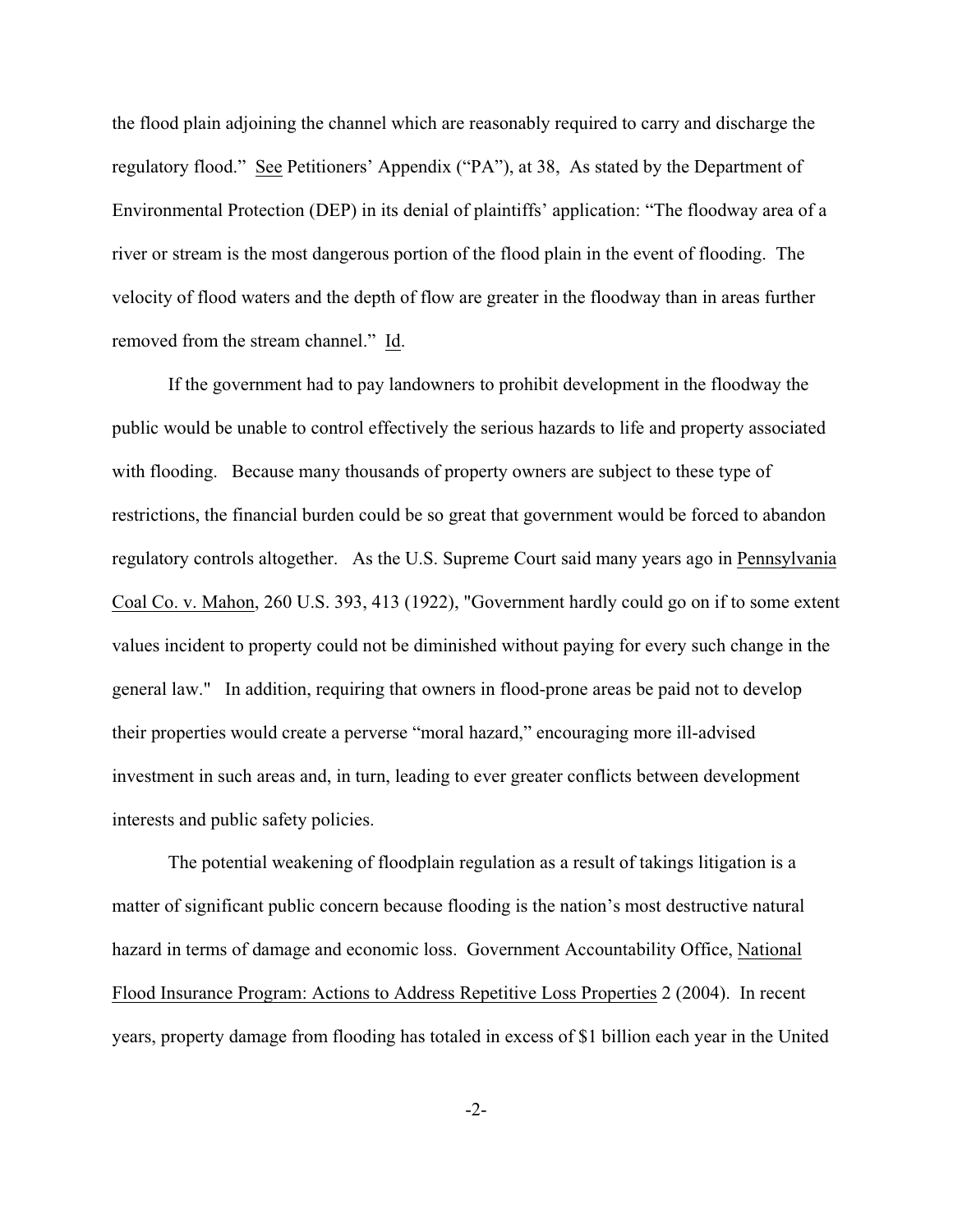States and in 2004, the last year for which complete data are available, total losses reached nearly \$14 billion. See U.S. Weather Service http://www.nws.noaa.gov/oh/hic/flood stats. Not only does flooding cause property damage and loss, but it causes significant loss of life – between 1992 and 2001 flooding caused the deaths of 900 persons. Government Accountability Office, at 2.

Plaintiffs' proposed placement of fill in the floodway of the Hackensack River would unquestionably lead to increased flood damage in this river basin. As explained on the Department of Environmental Protection website, restricting development in floodplains not only "protects the person who is building from loss of life and property," but also "protect[s] other properties along the stream... from flood damage."

When you build in a flood plain and the waters begin to rise, the buildings on your property displace water thus increasing the height of the rising waters and making the flooding worse everywhere along the banks. In addition, your buildings and pavement cover the natural ground surface that would have helped soak up the water. Therefore, the more building and pavement allowed, the higher the flood waters along that water body will rise, and the worse the flooding problems will get.

[http://www/state.nj.us/dep/landuse/se.html.](Http://www/state.nj.us/dep/landuse/se.html.) According to DEP, as of 1999, the Hackensack River in the vicinity of plaintiffs' property "has been hit with significant floods on at least 7 occasions; 1968, 1972, 1975, 1984, 1987, 1989, and 1997 over the last 25 years." The State properly contends that allowing plaintiffs to fill and develop this site would contribute to more severe flooding along the Hackensack River in the future.

The decision of the Appellate Division is also of concern to the ASFPM because we

-3-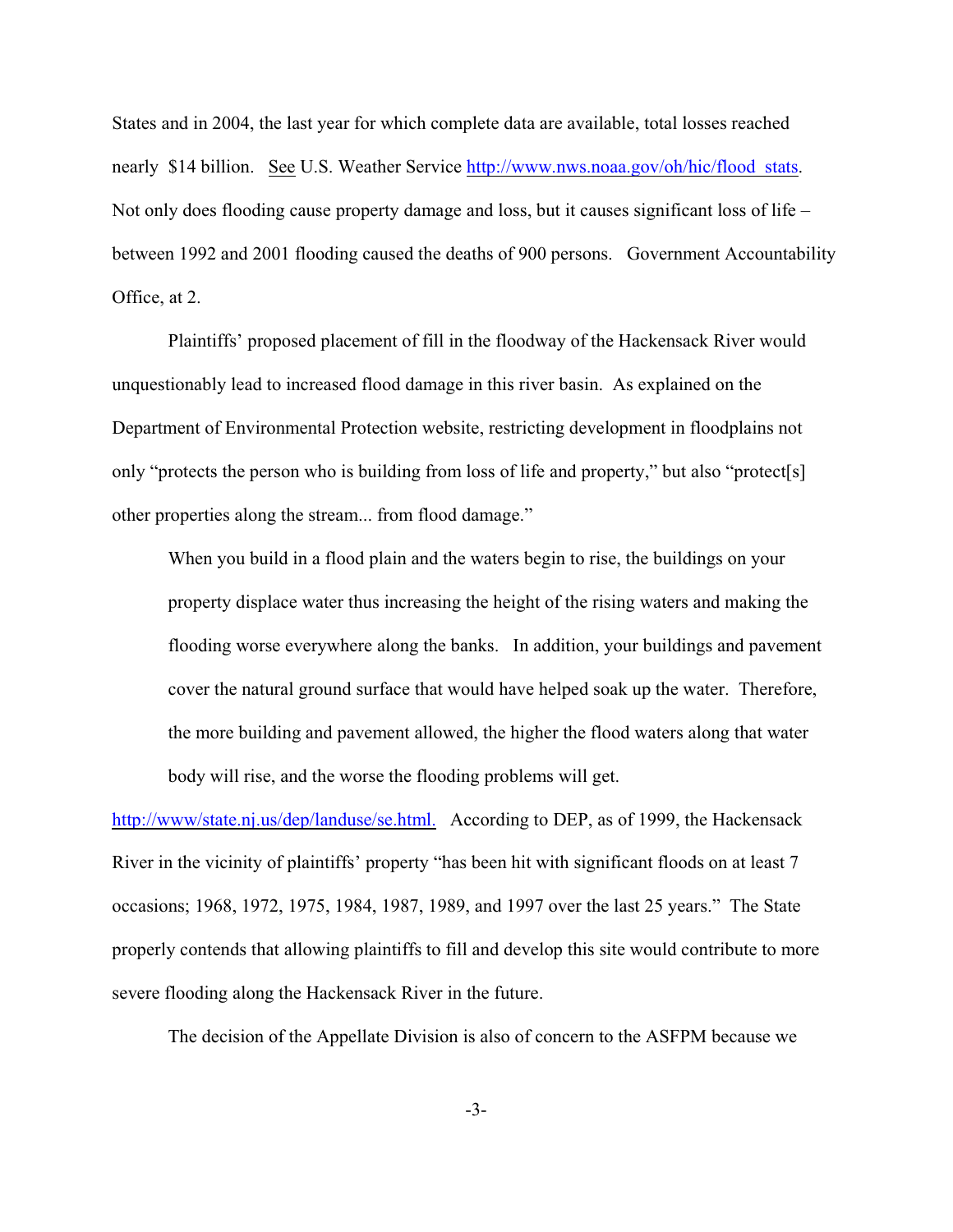know of no other case in which a court has held that similar development restrictions constitute a taking. The New Jersey courts have consistently rejected takings claims based on regulation of this type. See Ronade Assocs. v. Dept. of Cons. & Econ. Development, 7 N.J. Super. 132, 72 A.2d 355 (App.Div. 1950); Usdin v. State of New Jersey, 173 N.J. Super. 311 (1980). See also Morris Cty. Land v. Parsippany-Troy Hills Tp., 40 N.J. 539, 556 n. 3 (1963) (holding that stringent regulation of private swampland represented a taking, but distinguishing the case of regulation "of the use of land in a flood plain on the lower reaches of a river by zoning, building restrictions, channel encroachment lines or otherwise" and stating "nothing said in this opinion is intended to pass upon the validity of any such regulations"). Likewise, other courts across the country have consistently rejected takings claims based on flood plain regulations. See, e.g., Gove v. Zoning Board of Appeals of Chatham, 444 Mass. 754, 831 N.E.2d 865 (2005); First English Evangelical Lutheran Church v. County of Los Angeles, 258 Cal.Rptr. 893 (Cal.App. 1989); Reel Enterprises v. City of LaCrosse, 146 Wis.2d 662, 431 N.W.2d 743 (1988); Responsible Citizens v. City of Asheville, 308 N.C. 255, 302 S.E.2d 204(1983); Maple Leaf Investors, Inc. v. State of Washington, 88 Wash.2d 726, 565 P.2d 1162(1977).

### PROCEDURAL HISTORY AND STATEMENT OF THE FACTS

Amicus ASFPM adopts the State's Procedural History and Statement of the Facts.

### SUMMARY OF ARGUMENT

The courts below reached two contradictory conclusions: (1) that the State can properly restrict hazardous development in the floodway without triggering liability under the Takings Clause, but (2) that the State is liable for a taking based on the floodway regulations because they ostensibly eliminated all economically viable use of plaintiffs' property. Under a logical

-4-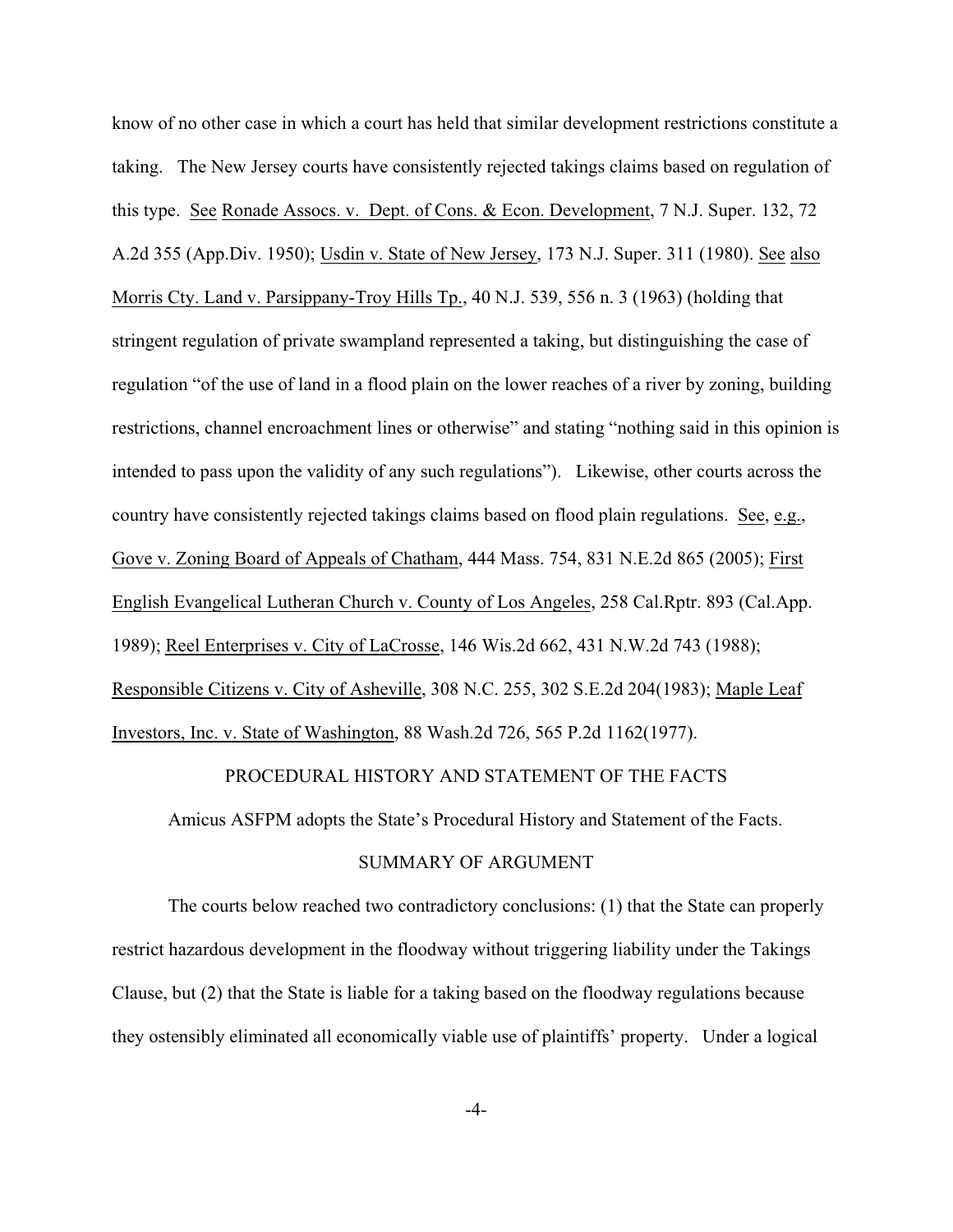reading of the Takings Clause, and in accordance with longstanding precedent, the first conclusion, which ASFPM believes is correct, should have led the lower courts to conclude that the taking claim had to be rejected altogether. Instead, the courts below ruled that the State is liable for the value of the remaining uses of the property (other than development), despite the fact that these uses are not restricted by the regulations.

Apparently based on the view that its potential liablity under this takings test was, at worst, only nominal, the State did not appeal the liability determination. Thus, this case, as presented to this Court, apparently involves a question about the appropriate measure of compensation due upon the finding of a taking, rather than the underlying issue of whether a taking actually occurred. However, given that the liability determination is both unprecedented and logically incoherent, the Court cannot sensibly address the issue of the quantum of compensation without also examining the liability issue.

The Court appears to have two sensible options for dealing with this case. First, the Court could recognize that, in substance, the courts below rejected the taking claim and, in any event, the issue of takings liability is inextricably intertwined with the issue of the measure of compensation. Taking this approach, the Court should address the merits of the case, affirm the conclusion that the floodplain regulation cannot support a finding of a taking, but clarify that the logical conclusion from that ruling is that the taking claim as a whole must be rejected. Alternatively, the Court could choose to dismiss the petition as improvidently granted, on the ground that it would be a waste of judicial resources, and impede the sound development of the law, to address the issue of the quantum of compensation in a case in which the underlying question of takings liability was answered in mistaken fashion.

-5-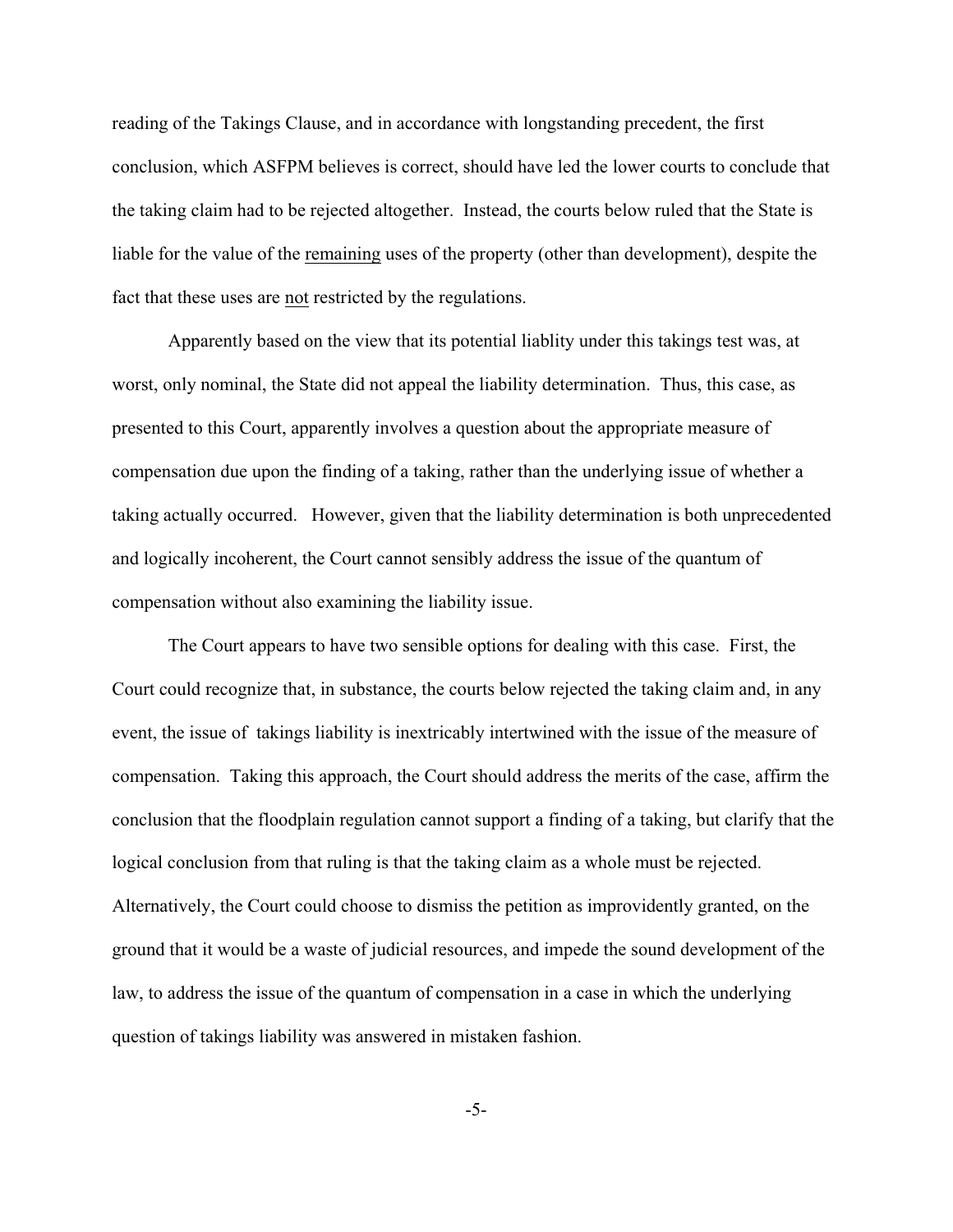Apart from the fact that the takings analysis employed by the lower courts was flawed, the decisions below are problematic in two other specific respects. First, the courts did not carefully define the applicable takings standard, and in particular did not clearly distinguish between the analysis under Lucas v. South Carolina Coastal Council, 505 U.S. 1003 (1992) (establishing a per se takings test for regulations that render property valueless), and the analysis under Penn Central Transportation Co. v. City of New York. 438 U.S. 104 (1978) (establishing a fact-intensive, multi-factor takings test for burdensome regulations that fall short of eliminating all value). While the ASFPM believes plaintiffs' claim cannot be sustained under either test, we believe is necessary to recognize that two different types of analysis are potentially applicable in this case.

Second, and relatedly, the courts below incorrectly upheld plaintiffs' taking claim on the ground that some of the factual findings made by the Administrative Law Judge hearing plaintiffs' appeal from the DEP's denial of their waiver application provided the predicate for finding a taking under Lucas. The trial court plainly took a mistaken approach. For collateral estoppel to apply, the issue addressed in the first proceeding must be "identical" to the issue addressed in the second proceeding, the issue must have been actually decided in the first proceeding, and resolution of the issue must be "essential" to the resolution of the first proceeding. The ALJ did not specifically address whether the floodway regulation rendered plaintiffs' property "valueless," the issue was not actually decided by the ALJ, and resolution of that issue certainly was not essential to the determination that plaintiffs were not entitled to a waiver.

Applying the proper legal standards to this case, the lower courts were correct to

-6-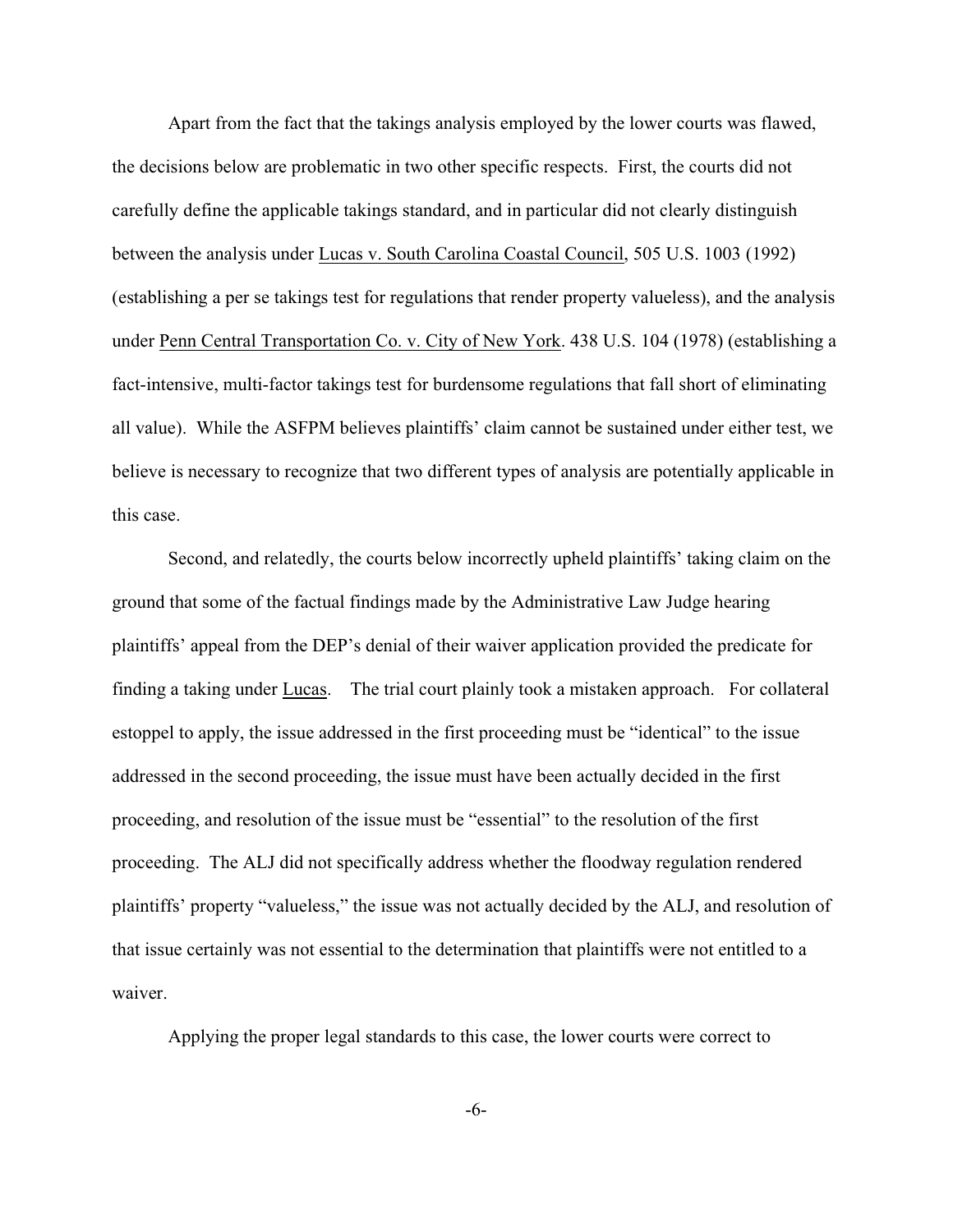conclude that the restriction on hazardous floodplain development could not support a finding of a taking. The threshold question in any regulatory takings case, whether brought under Lucas or under Penn Central, is whether the claimant has a property right to engage in the planned property use to begin with. A takings claim falls at the threshold if the challenged regulations merely impose limitations that are already inherent in the claimant's property interests under background principles of state nuisance or property law. In this case plaintiffs' taking claim fails because the State of New Jersey has long recognized that a landowner has no inherent right to develop his property in a fashion that would cause flooding leading to injuries to persons or property.

Assuming for the sake of argument that the Court concludes that background principles of state law do not bar this claim, it would then become necessary to resolve whether this case falls into the Lucas or Penn Central category. The plaintiffs failed to carry their burden of showing the property was rendered completely valueless, and the courts below erred in concluding that a prohibition on all or most development necessarily translated into a destruction of all property value. Accordingly, if the case is not barred under background principles, the case must be resolved under the Penn Central factors. All three factors weigh against a taking claim because plaintiffs failed to adduce any direct evidence of the effect of the regulation on the property's value, plaintiffs should have known based on the location of the property adjacent to a river as well as longstanding legal rules limiting riparian rights that development of this site was problematic, and the harm-preventing character of the regulation strongly militates against a finding of a taking.

#### ARGUMENT

-7-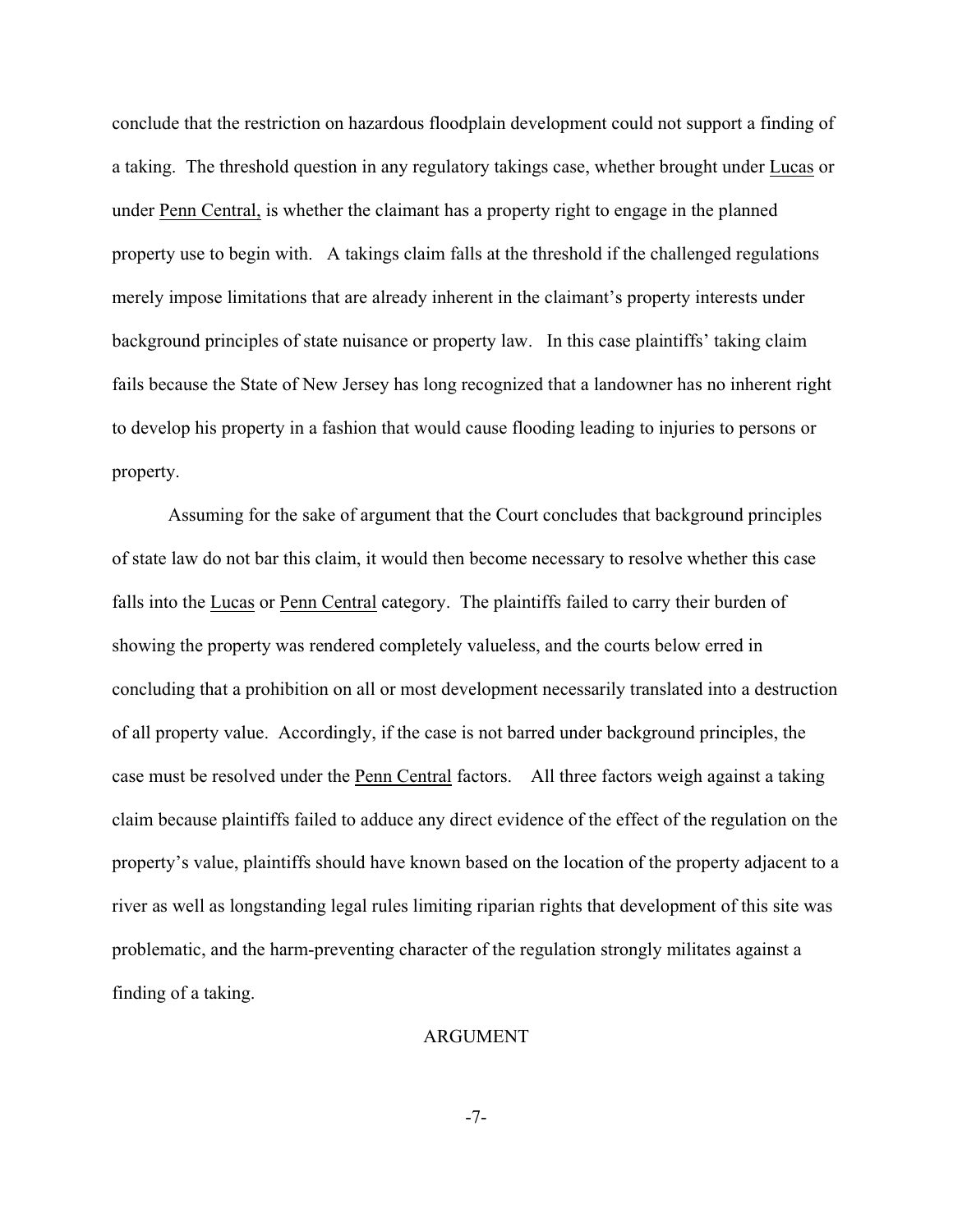I. The Analysis Applied by the Lower Courts Was Plainly Mistaken.

Before explaining how, in our view, the applicable law should be applied to this case, the ASFPM will first explain how we believe the lower courts went awry.

Mistaken Takings Analysis. First, the courts below applied a mistaken – and so far as we know unprecedented – approach in determining takings liability. The courts said, on the one hand, that the State can properly restrict hazardous development in the floodway without triggering liability under the Takings Clause. But the courts said, on the other hand, that the State is liable for a taking based on the floodway regulation because it ostensibly eliminated all economically viable use of plaintiffs' property. The upshot, according to the courts below, was that plaintiffs are not entitled to any compensation based on the floodplain regulation about which they are objecting, but they are entitled to compensation based on the value of nondevelopment uses that were not restricted and as to which plaintiffs raised no complaint. The Court should reject this approach.

A regulatory taking case involves two basic questions: whether the regulation impinges upon a property interest belonging to the claimant, and whether the regulation "took" the property without paying compensation. If a claimant can establish both of these elements, the courts should declare a taking and require the government to pay compensation for the property. But the takings inquiry does not turn on whether the government may have burdened one or another of the individual sticks in the proverbial bundle of property rights. Rather, taking into account the impact of the regulation on the property as a whole, the issue is whether the regulation rises to the level of taking of the entire property. As the U.S. Supreme Court recently explained, the basic aim of regulatory takings doctrine is to identify those measures that are so

-8-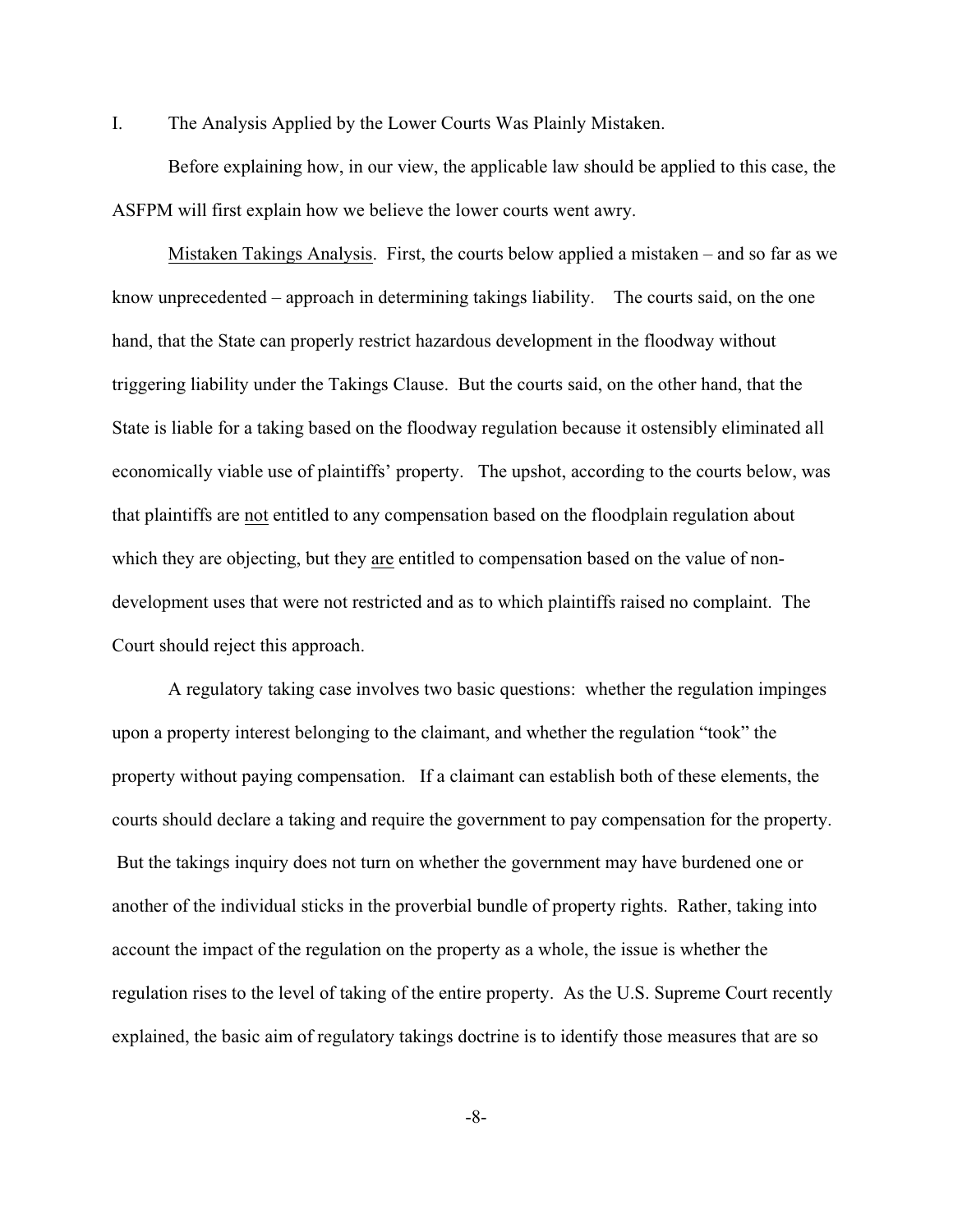economically burdensome that they are the "functional equivalent" of "paradigmatic takings," that is, "direct government appropriation[s] or physical invasion[s] of private property." Lingle v. Chevron USA, 125 S.Ct. 2074, 2081 (2005).

Based on these standards, the courts below plainly erred in concluding that the State effected a taking. The courts concluded that the floodplain regulation could not provide the basis for assessing takings liability against the State, apparently on the ground that plaintiffs could not claim a property right to use their property in a way that would cause upstream and downstream flooding. Contrary to the view of the lower courts, this ruling should have led to the conclusion that plaintiffs' taking claim had to be rejected altogether.

On many different levels, the approach adopted by the lower courts was plainly mistaken. Most fundamentally, the only logical deduction from the conclusion that the restriction on flood plain development could not support a finding of a taking was that the plaintiffs failed to establish a taking. After all, the only restriction being complained of was the floodplain regulation, and if that regulation did not effect a taking, that should have been the end of the case. Second, the approach of the lower courts is self–contradictory, because if the regulation truly rendered the property valueless, thus triggering application of Lucas, then there could be no "remaining" value for which compensation could be owed. Lastly, there is the suggestion in the Appellate Division decision that the DEP regulatory decision was at least partly responsible for making the remaining non-development uses "not viable." See Mansoldo v. State of New Jersey, 2005 WL 20767608 \*5. But since the regulation did not restrict the remaining uses the regulation could not have effected a taking of those uses.

The lower courts' analysis appears to reflect a fundamental misunderstanding of the

-9-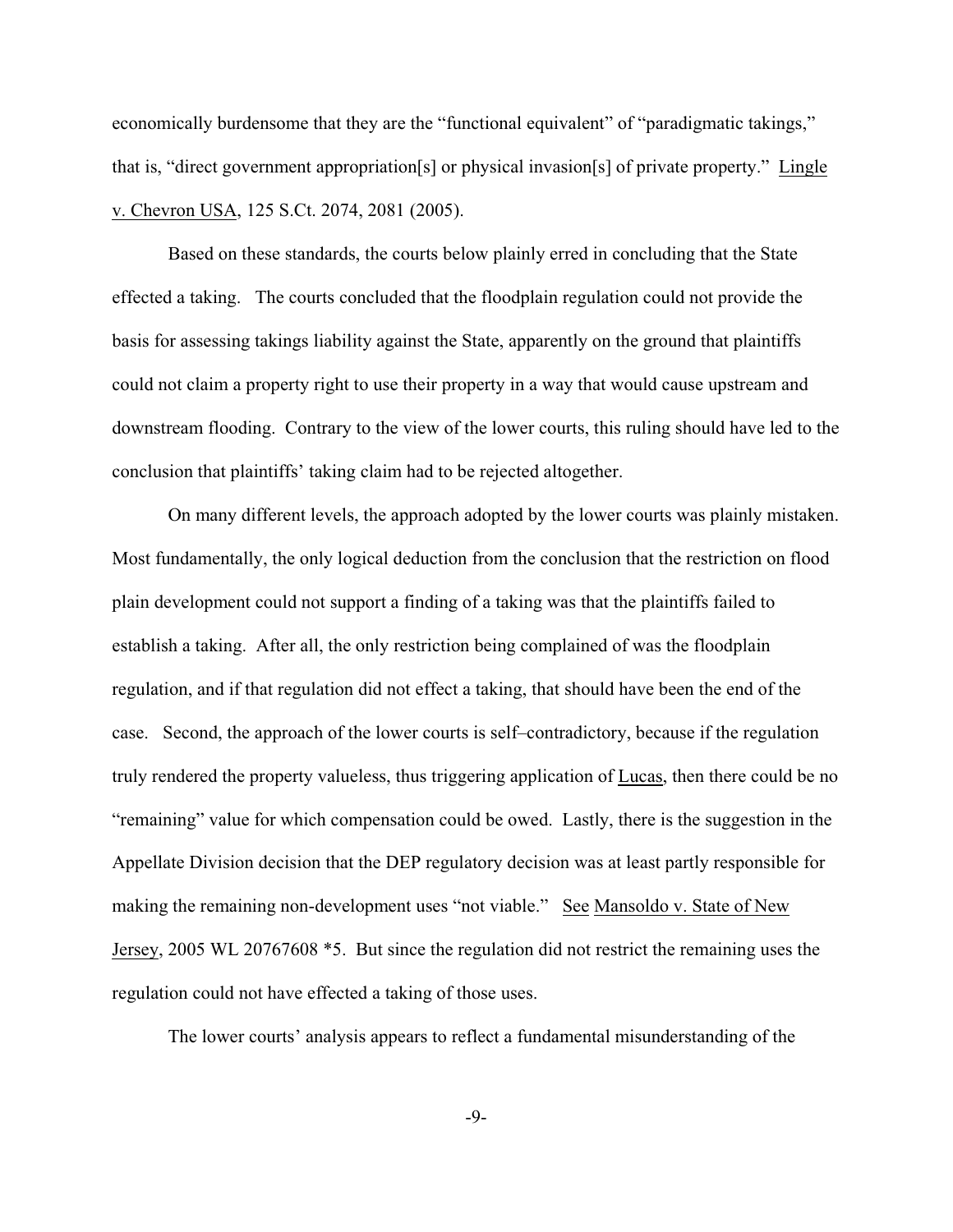Supreme Court Lucas case. In that case, the U.S. Supreme Court, reversing a decision of the South Carolina Supreme Court, declared that the plaintiff could establish a taking if he could show that the State statute denied him all economically viable use of the property. At the same time, the U.S. Supreme Court said that the State was free on remand to attempt to defeat the taking claim by showing that the plaintiff had no right to develop the property to begin with. The reasoning of Lucas made clear that, if the State was successful in showing the plaintiff had no threshold property right based on background principles of state law, those principles would defeat the taking claim altogether. In any event, so far as we are aware, that is how every subsequent federal and state court has interpreted Lucas. This Court should follow that consistent pathway, and reject the novel analysis of the lower courts.

Muddled Legal Standard. The decisions of the courts below also are problematic because they applied a pastiche of legal standards without clearly articulating what standard should govern this case and why. The trial court and the Appellate Division cited both the U.S. Supreme Court's decision in Lucas v. South Carolina Coastal Council, 505 U.S. 1003 (1992) as well as the Court's earlier decision in Penn Central Transp. Co. v. City of New York, 434 U.S. 104 (1978). But the courts did not actually lay out the quite distinctive tests established by these decisions, nor did they recognize how the choice to apply one test or the other might influence the outcome. The ASFPM believes that it may be of assistance to the Court to briefly describe the contours of modern regulatory takings doctrine, highlighting several issues that appear to be critical to the resolution of this case. $<sup>1</sup>$ </sup>

 $1$ . The lower courts proceeded on the assumption that New Jersey takings law is a mirror image of federal takings doctrine, and the ASFPM knows of no basis for questioning that assumption in this case.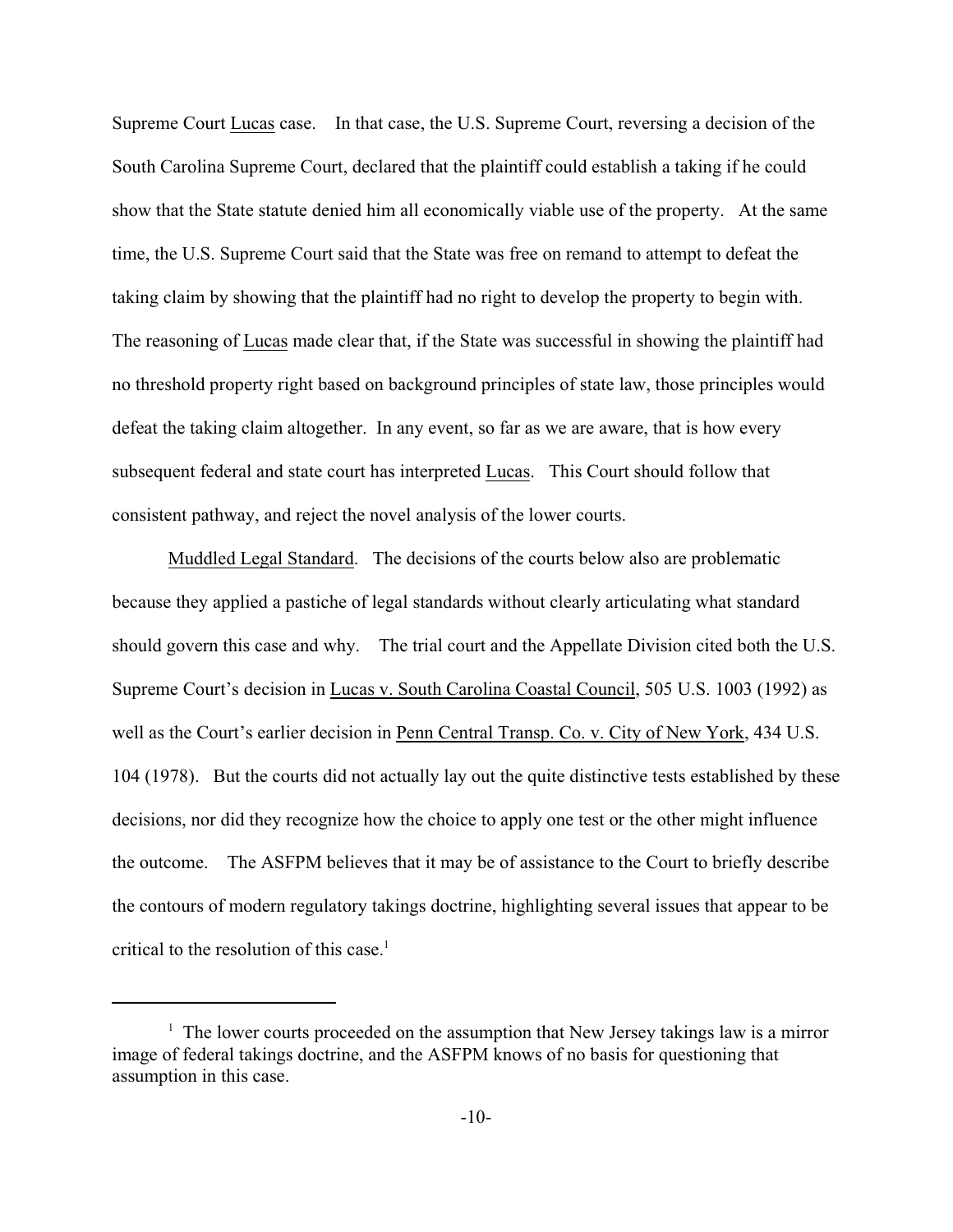As discussed, the overarching theme of regulatory takings doctrine is to identify those regulatory measures that are so economically burdensome that they are the "functional equivalent" of paradigmatic takings. Under this broad conceptual umbrella, the U.S. Supreme Court has developed different standards for regulations that eliminate all property value, see Lucas v. South Carolina Coastal Council, regulations that are extremely burdensome but fall short of eliminating all value, see Penn Central Transp. Co. v. New York City, and regulations that result in a permanent physical occupation of private property. See Loretto v. Teleprompter Manhattan CATV Corp., 458 U.S. 419 (1982). If a regulation amounts to a taking, the government can continue to enforce the regulation only if it is willing to acquire the property by paying for it, in other words to exercise the power of eminent domain. See First English Evangelical Lutheran Church v. County of Los Angeles, 482 U.S. 304, 321 (1987).

Under both Lucas and Penn Central, $2$  the threshold question is whether the plaintiff can claim a protected entitlement to engage in the proposed use of the property. As the U.S. Supreme Court explained in Lucas, a taking claim should be rejected "if the logically antecedent inquiry into the nature of the owner's estate shows that the proscribed use interests were not part of his title to begin with." 505 U.S. at 1027. These restrictions "must inhere in the title itself, in the restrictions that background principles of the State's law of property and nuisance already place upon land ownership." Id. at 1029. While first articulated in the Lucas case, it is well established that the backgrounds principle defense is equally available in a Penn Central case.<sup>3</sup>

 $\alpha$ <sup>2</sup> There is no claim in this case that the regulation amounted to a physical occupation, triggering the Loretto test.

<sup>&</sup>lt;sup>3</sup> For a sampling of decisions recognizing that the government can invoked a background principles defense in a Penn Central case, see, e.g., Mutschler v. City of Phoenix, --- P.3d ----, 2006 WL 336232 (Ariz.App. Div. Feb 14, 2006) ("the logic of the rationale for the Lucas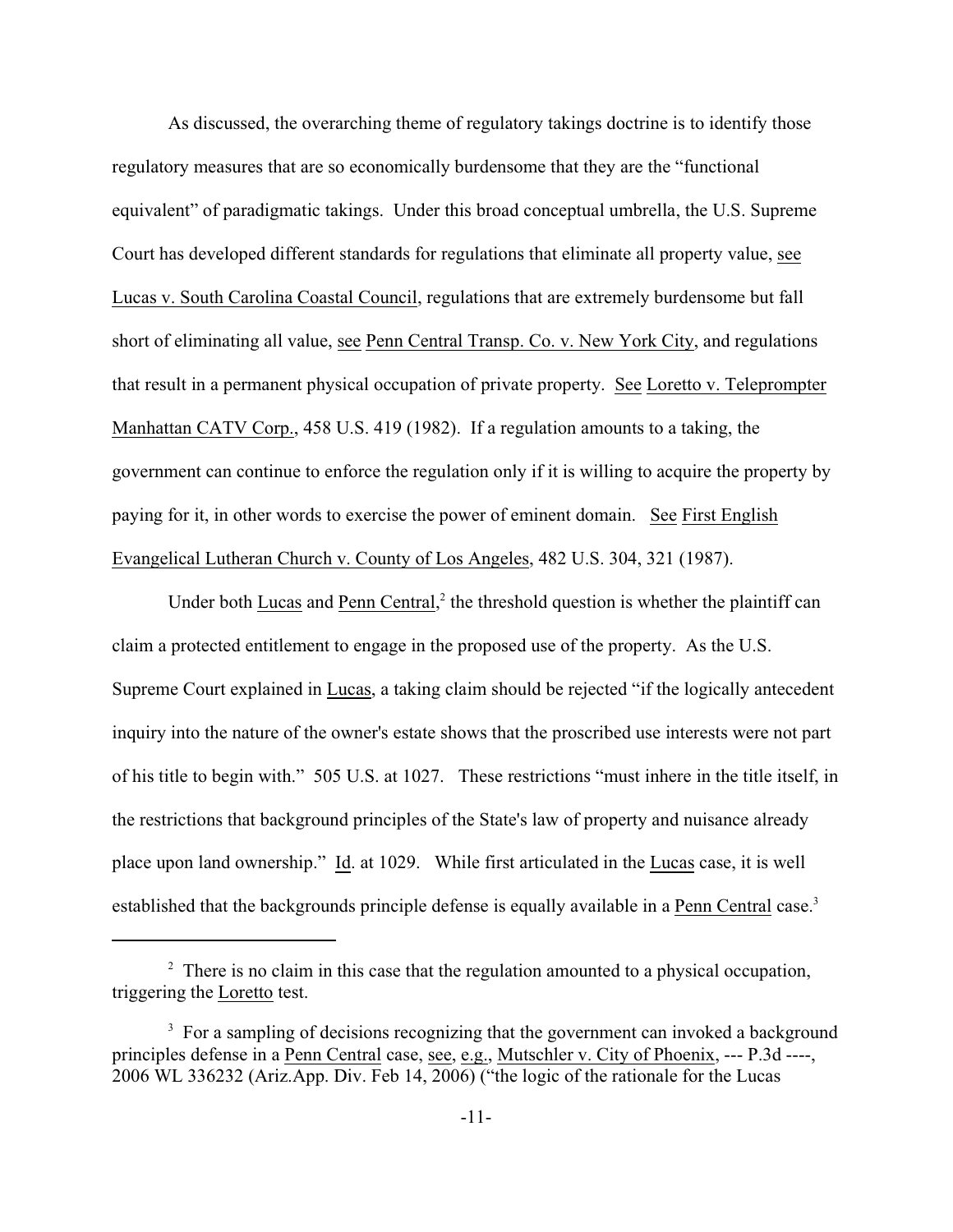This is only logical because if a plaintiff cannot meet the threshold requirement to identify a protected property interest, the specific theory of takings liability being advanced becomes irrelevant.

 If a claim is barred under background principles of state law, the takings case ends and there is no need for the court to proceed to the question of whether the regulation has effected a taking. On the other hand, if the plaintiff can demonstrate that she possessed a protected property right, the court must proceed to the "takings" question. That step necessarily begins with deciding what takings standard to apply.

In Lucas, the U.S. Supreme Court stated that when a regulation eliminates "all economically viable use" of protected property, a finding of a per se taking will follow. In the wake of Lucas, there was substantial debate about whether the Lucas test focused on eliminating property uses or property value and, more generally, exactly how burdensome a regulation must be to fit into this per se category. In its most recent decisions the Court has made clear that Lucas should be reserved for the truly extraordinary case. Thus in Tahoe-Sierra Preservation Council v. Tahoe Regional Planning Agency, 535 U.S. 302 (2002), the Court said that the Lucas per se rule only applies to "the permanent obliteration of the value of a fee simple estate." id. at 330, and, more recently, the Court in Lingle explained that a Lucas claim must involve "the complete elimination of a property's value." 125 S.Ct. at 2082. While the Court has not directly

nuisance exception--that there can be no taking of a non-existent private property right--appears equally applicable to all takings claims, including partial regulatory takings that would otherwise be analyzed pursuant to the Penn Central test"); Appollo Fuels, Inc. v. United States, 381 F.3d 1338, 1347 (Fed.Cir. 2004) ("It is a settled principle of federal takings law that under the Penn Central analytic framework, the government may defend against liability by claiming that the regulated activity constituted a state law nuisance without regard to the other Penn Central factors.").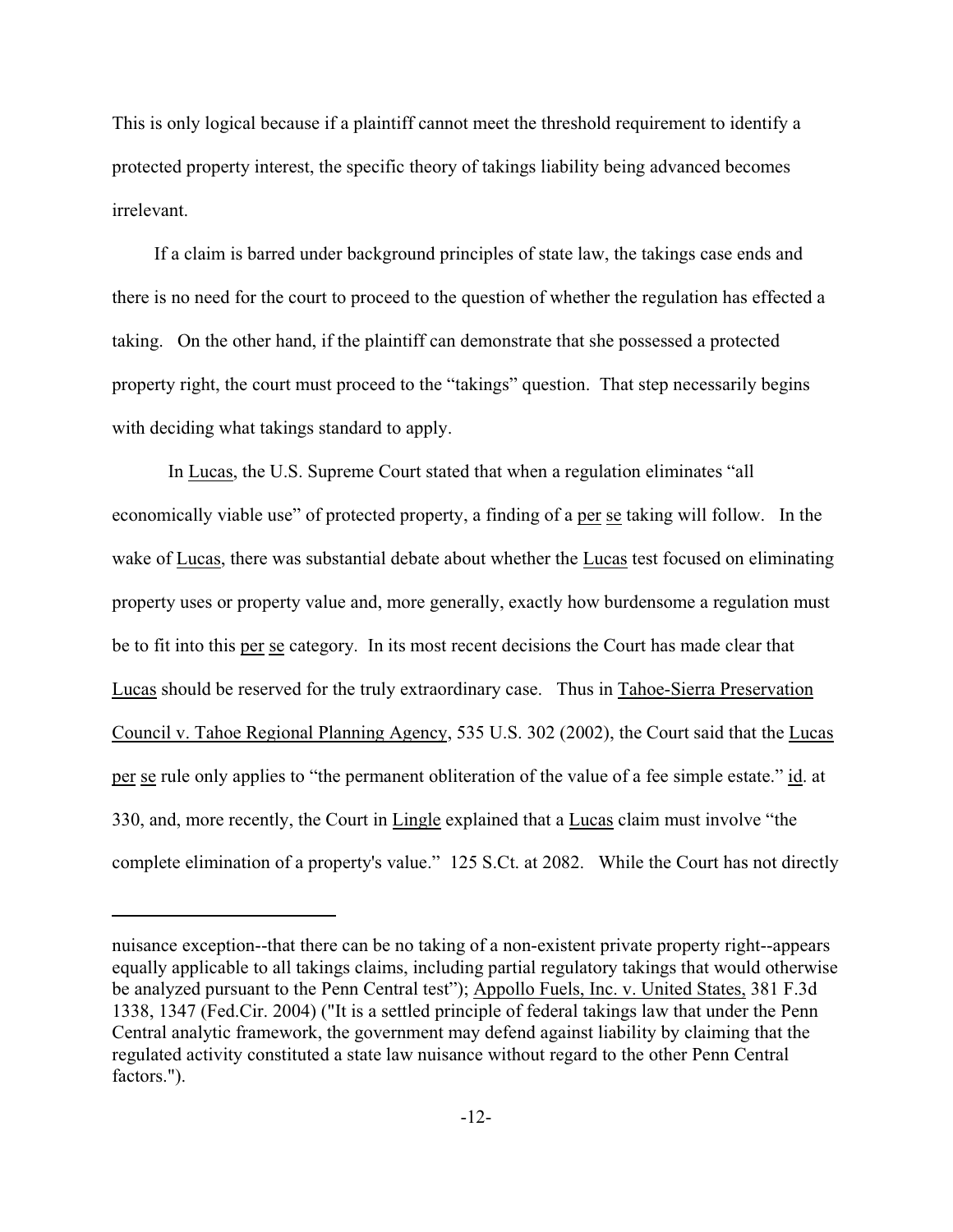explained why it has given the Lucas rule such a restrictive scope, it probably reflects the Court's concern that the Lucas per se test affords a relatively narrow opportunity to consider the factual nuances of each particular case.<sup> $4$ </sup> In any event, the lower courts have taken the Supreme Court at its word, rejecting takings claims under Lucas when the reductions in value fall short of total wipeouts. See, e g. Cooley v. United States, 324 F.3d 1297 (Fed.Cir. 2003) (trial court finding that regulation reduced property's market value by 98.8% not sufficient to support a Lucas taking).

If this case does not fit the Lucas per se category, then it is governed by the Penn Central analysis, which calls for a fact-intensive analysis of the case, focusing on (1) the economic impact of the regulation, (2) the extent to which the regulation interferes with the owner's reasonable investment-backed expectations, and (3) the character of the regulation. While the Penn Central inquiry, by definition, applies in those case where the owner has suffered less than a total economic wipe out, it is still reserved for "extreme circumstances." United States v. Riverside Bay View Homes Inc., 474 U.S.121, 126 (1985).

One important question about the Penn Central analysis, particularly relevant in the context of this case, has been whether the "character" factor calls for consideration of whether a regulation serves to safeguard other citizens or the public generally from harmful activities. Since the  $19<sup>th</sup>$  century, dating back to the U.S. Supreme Court's decision in Mugler v. Kansas,

 $4\;\;$  In historical terms, it is also noteworthy that one member of the five-justice majority that joined in Justice Scalia's opinion for the Court retired shortly after the decision. Also, Justice Anthony Kennedy supported the judgment but filed a concurring opinion that was critical of the Court's opinion. See Lucas, 505 U.S. at 1032-36. One indication of how narrowly the Supreme Court has read Lucas is provided by the dissent of former Chief Justice Rehnquist in Tahoe-Sierra, in which he complained that the Court's statement of the Lucas test in that case was so narrow that even David Lucas, the prevailing plaintiff in the Lucas case, could not have met the test. See Tahoe-Sierra, 535 U.S. at 351.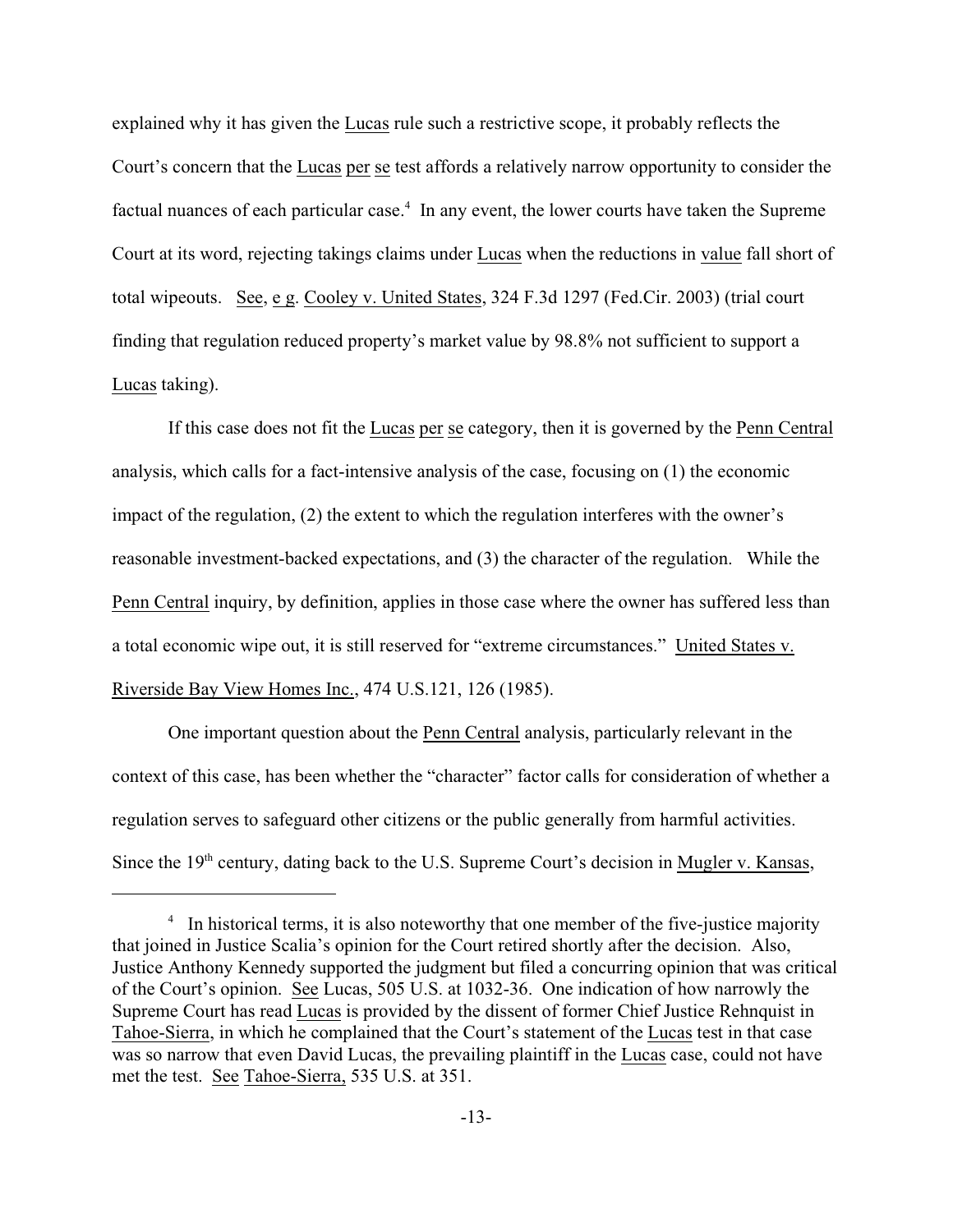123 U.S. 623 (1887), the Court has said that "a prohibition simply upon the use of property for purposes that are declared, by valid legislation, to be injurious to the health, morals, or safety of the community, cannot, in any just sense, be deemed a taking or appropriation of property." Id. at 668-629. See also Keystone Bituminous Coal Assn. v. DeBenedictis, 480 U.S. 470, 479 (1987) (quoting Mugler). For many years this principle stood in uneasy tension with the Court's frequent statements that a regulation eliminating all of a property's economic value necessarily constitutes a taking. See, e g., Agins v. City of Tiburon, 447 U.S. 255, 260 (1980).

In Lucas, the U.S. Supreme Court resolved this tension by concluding that regulation that eliminates all value does indeed effect a taking – unless the proposed activity violates background principles of state nuisance or property law such that the owner had no right to engage in the activity to begin with. The Court rejected the notion that a mere legislative expression of a general goal to prevent public harms, not specifically rooted in the state law of nuisances or property, could automatically defeat a takings claim. But the question left open by Lucas was whether, outside the total regulatory takings context, the Mugler harm-prevention principle remained viable. Justice Antonin Scalia, writing for the Court in Lucas, used seemingly sweeping language to explain why the plaintiff could not rely on Mugler. In his words, "the distinction between regulation that 'prevents harmful use' and that which 'confers benefits' is difficult, if not impossible, to discern on an objective, value-free basis." 505 U.S. at 1026. Accordingly, he said, "it becomes self-evident that noxious-use logic cannot serve as a touchstone to distinguish regulatory 'takings' –which require compensation – from regulatory deprivations that do not require compensation." Id. One could certainly question, as a matter of first principles, whether there is actually no meaningful distinction between benefit-conferring

-14-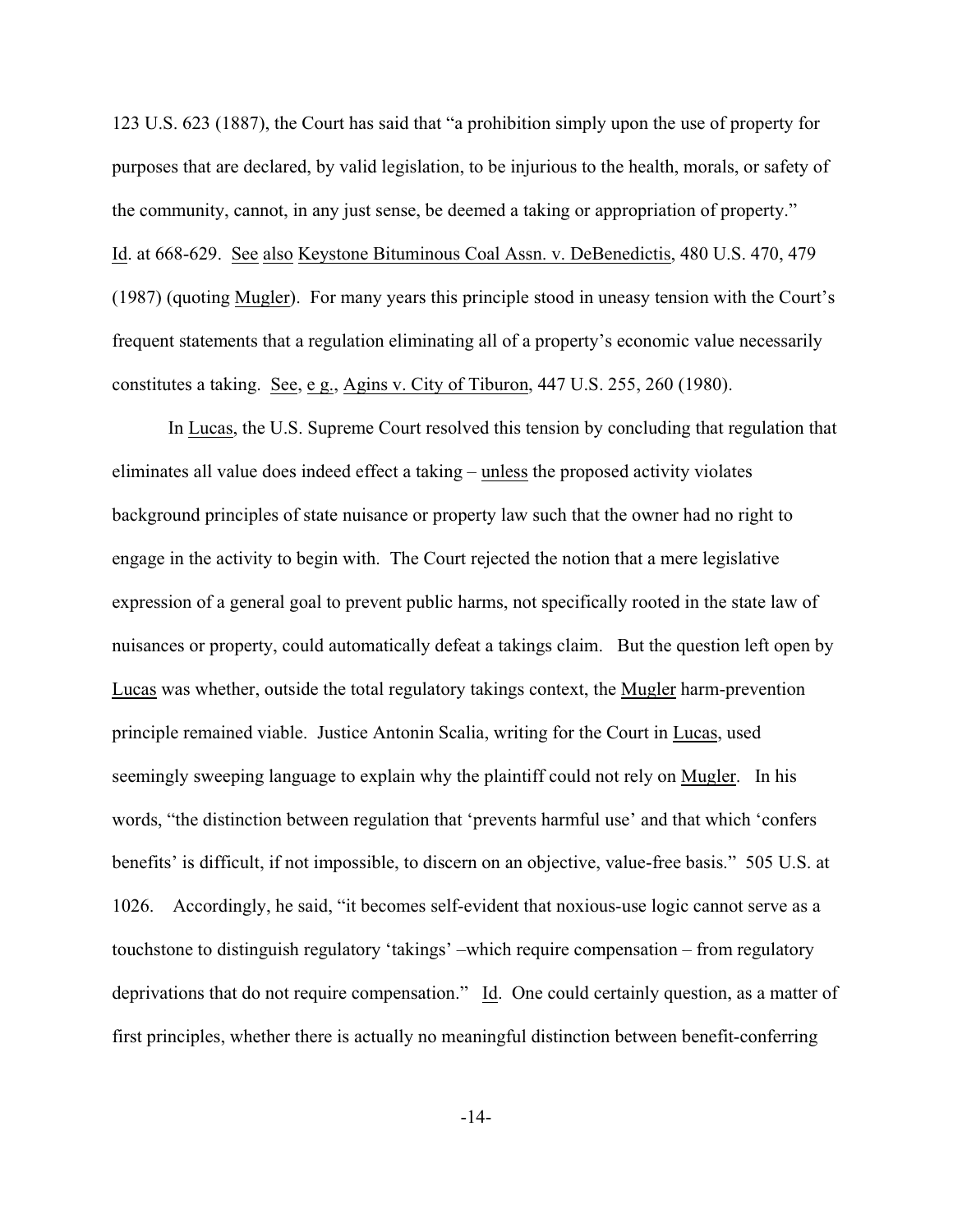and harm-preventing regulation. But it is a distinction the U.S. Supreme Court has plainly declared beside the point in a Lucas-type case.

Read superficially, Justice Scalia's statement could also be interpreted to preclude consideration of the harm-preventing character of a regulation in a Penn Central case. But this interpretation would read Lucas too broadly. First, it would extend the analysis far beyond the facts of Lucas, where the trial court found that the property had actually been rendered valueless. Second, it would go beyond the logic of Justice Scalia's reasoning. He argued that recognizing the Mugler principle in the Lucas context would "nullify Mahon's affirmation of limits to the noncompensable exercise of the police power." But the Takings Clause only places some limits on the police power. It does not require ignoring the harm-preventing character of a regulation in every takings case, especially if harm-prevention is treated as informing the "character" of the government action, one factor in the multi-variate Penn Central analysis. Furthermore, Justice Scalia in Lucas left the door open to considering the harm-preventing character of regulation in a Penn Central case by acknowledging that "[n]one" of the Court's prior cases that "employed the logic of 'harmful use' prevention to sustain a regulation involved an allegation that the regulation wholly eliminated the value of the claimant's land." 505 U.S. at 1026. Stated differently, Justice Scalia accepted that the Court's precedents affirmatively support consideration of the harm-preventing character of a regulation outside of the Lucas context. The ASFPM respectfully suggests that the Court embrace this reading of the governing precedents.

The upshot of the foregoing is that the trial court in this case, applying the proper legal principles, should have utilized the following roadmap for analyzing this case. First, the court should have asked whether the plaintiffs' claim, regardless of whether it was categorized as a Lucas claim or a Penn Central claim, was barred under background principles of New Jersey

-15-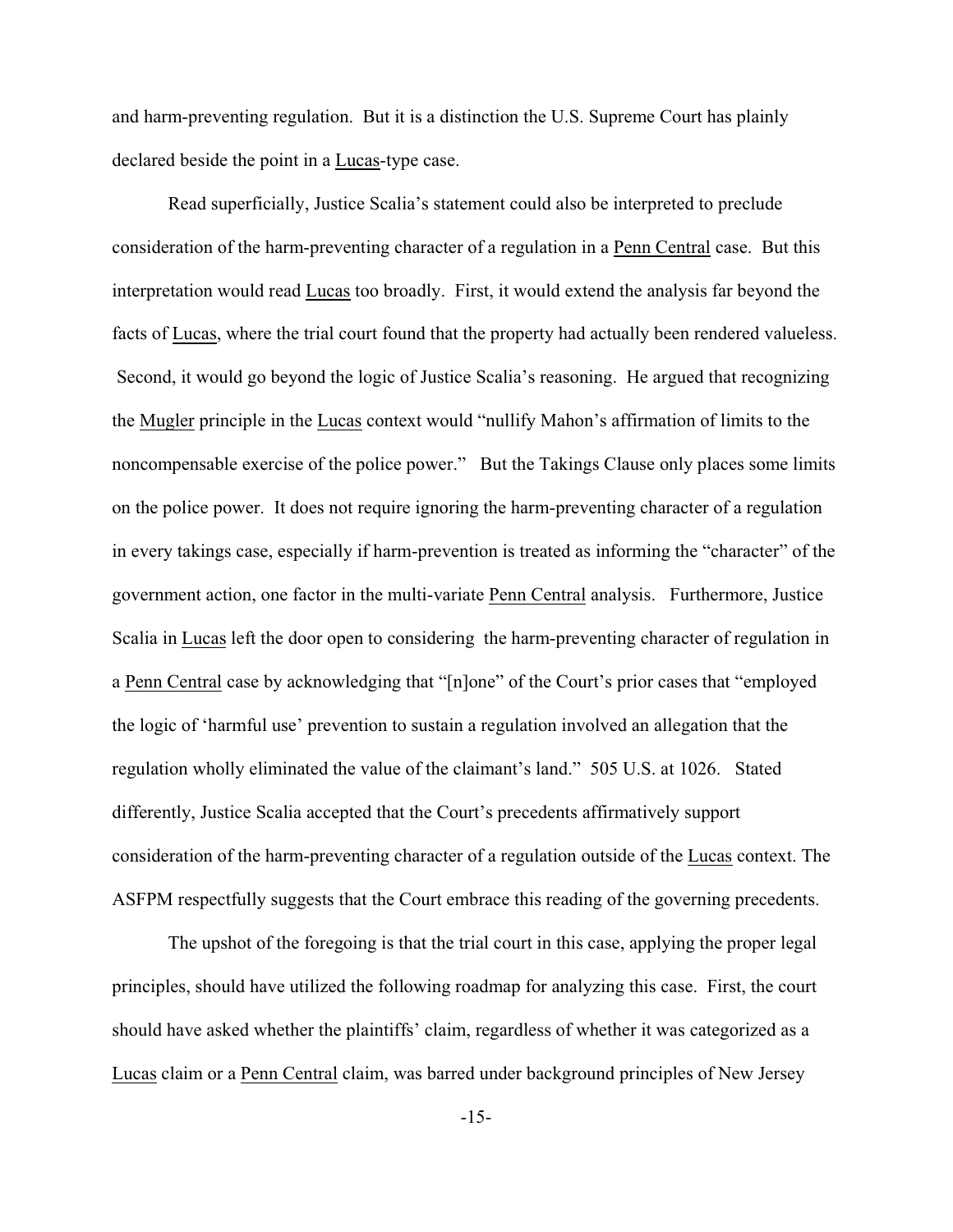nuisance or property law. The court should have answered that question by concluding that the claim was barred under background principles as a nuisance. However, assuming the court concluded that background principles did not apply in this case, it should have addressed whether the case was a Lucas case or a Penn Central case, and it should have concluded that Penn Central governed. Viewing the case as a Penn Central case, the court then should have proceeded to apply the multi-factor Penn Central analysis to the facts of the case. In evaluating the character of the regulation, the court should have specifically considered whether the regulation, regardless of whether it mirrored state background principles, was designed to address a serious hazard to property and public safety. If so, that should have weighed heavily against a finding of a taking under Penn Central.

Erroneous Calculation of Loss in Value. Finally, the factual basis for the trial court's finding of a taking under Lucas is highly suspect. The trial court received no actual evidence on the economic value of the property subject to the regulation, and therefore had no record basis for making the findings necessary to support application of the Lucas test in this case. Rather, the trial court, "extending the logic of... [the] findings" made by an Administrative Law Judge, simply concluded on the basis of the ALJ's earlier opinion that the plaintiffs had been "denied all economically viable use." Applying the doctrine of collateral estoppel, the trial court ruled that the State was bound by this determination for the purpose of this subsequent takings litigation.

It is plain that the trial court erred in applying the doctrine of collateral estoppel in this case. This Court has set strict limits on the use of collateral estoppel, including, among other things, that (1) "the issue to be precluded [be] identical to the issue decided in the prior proceedings," (2) "the issue was actually litigated in the prior proceedings," and (3) "the determination of the issue was essential to the prior judgment." See Hennessey v. Winslow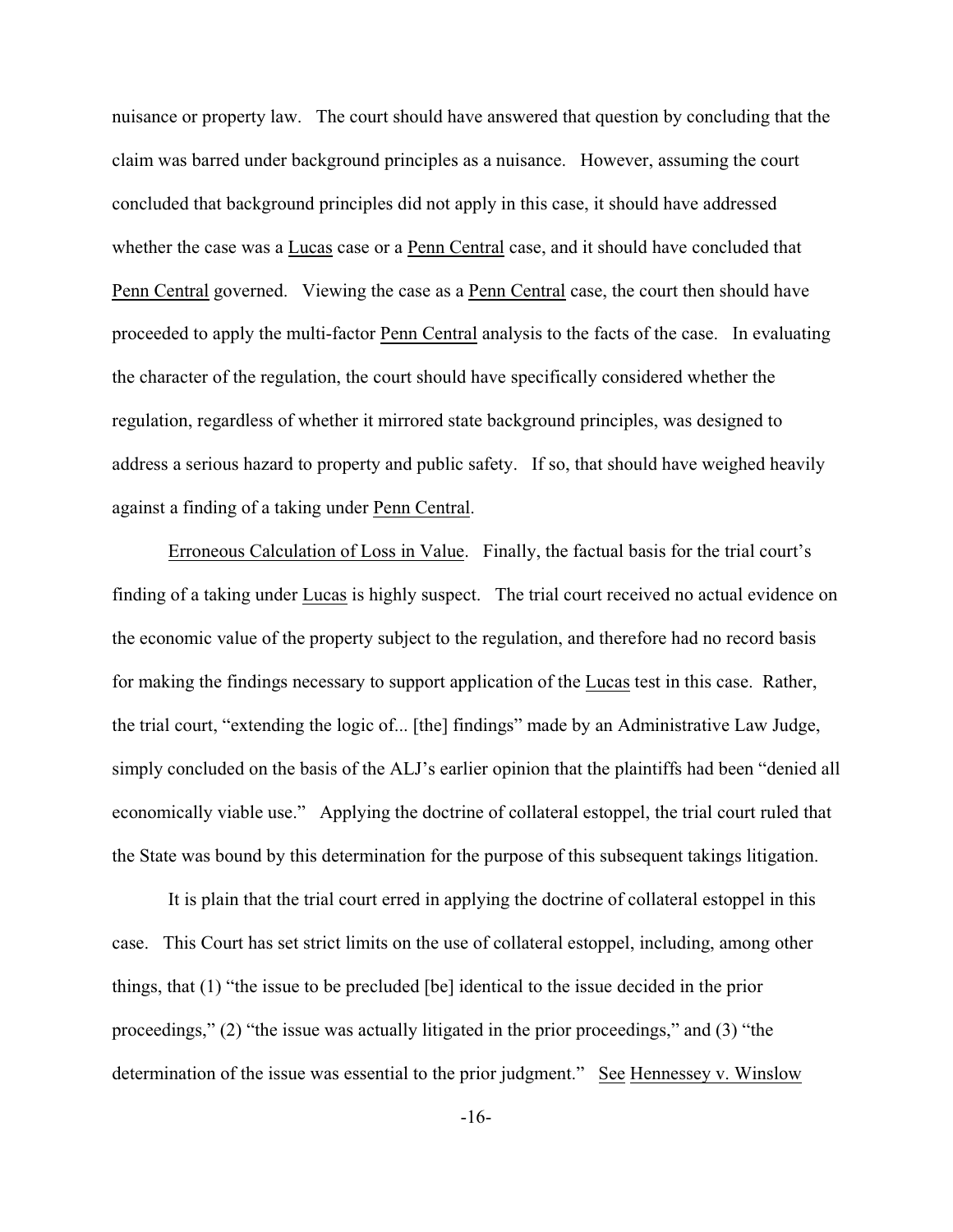Township, 183 N.J. 593, 599 (2005). See generally Restatement (Second) of Judgments § 27. In this instance, none of these prerequisites was satisfied.

First, the issue of whether the regulation rendered the property "valueless" – the critical issue for the purpose of takings analysis – is not "identical" to the issue "decided" in the administrative proceedings. The regulatory provisions referred in a general way to various factors, including but not limited to the economic burdensomeness of the regulation See N.J.A.C. 7:13-4.8(a) (2) (referring to cases where "the costs of compliance are unreasonably high"); N.J.A.C. 7:13-4.8(d) (1) (referring to situations where regulation results in "exceptional and undue hardship"). But the proceeding before the DEP did not involve a taking claim and the DEP did not address the specific question of whether the property was rendered valueless (making Lucas applicable) or whether the regulation was only extremely burdensome (making Penn Central applicable). Second, the issue was not actually litigated in the DEP proceeding, because there was no actual evidence introduced at that proceeding about the remaining value of the property subject to the restrictions. Although the ALJ made some observations about plaintiffs' efforts to sell the property, and commented on the "viability" of certain uses, the issue of whether the property was rendered valueless was not actually litigated. Finally, the determination of the issue was in no sense "essential" to the judgment. While a finding of "undue" burden would have tended to support the granting of a waiver, the DEP denied the waiver application. Thus, the ALJ's irrelevant statements regarding the impact of the restrictions were in no way "essential" to the outcome of the administrative proceeding.

The trial court apparently believed that because the regulation eliminated all or virtually all opportunity to develop the property, it necessarily triggered liability under Lucas. But a total destruction of property value has to be proven as a matter of fact. Moreover, the courts have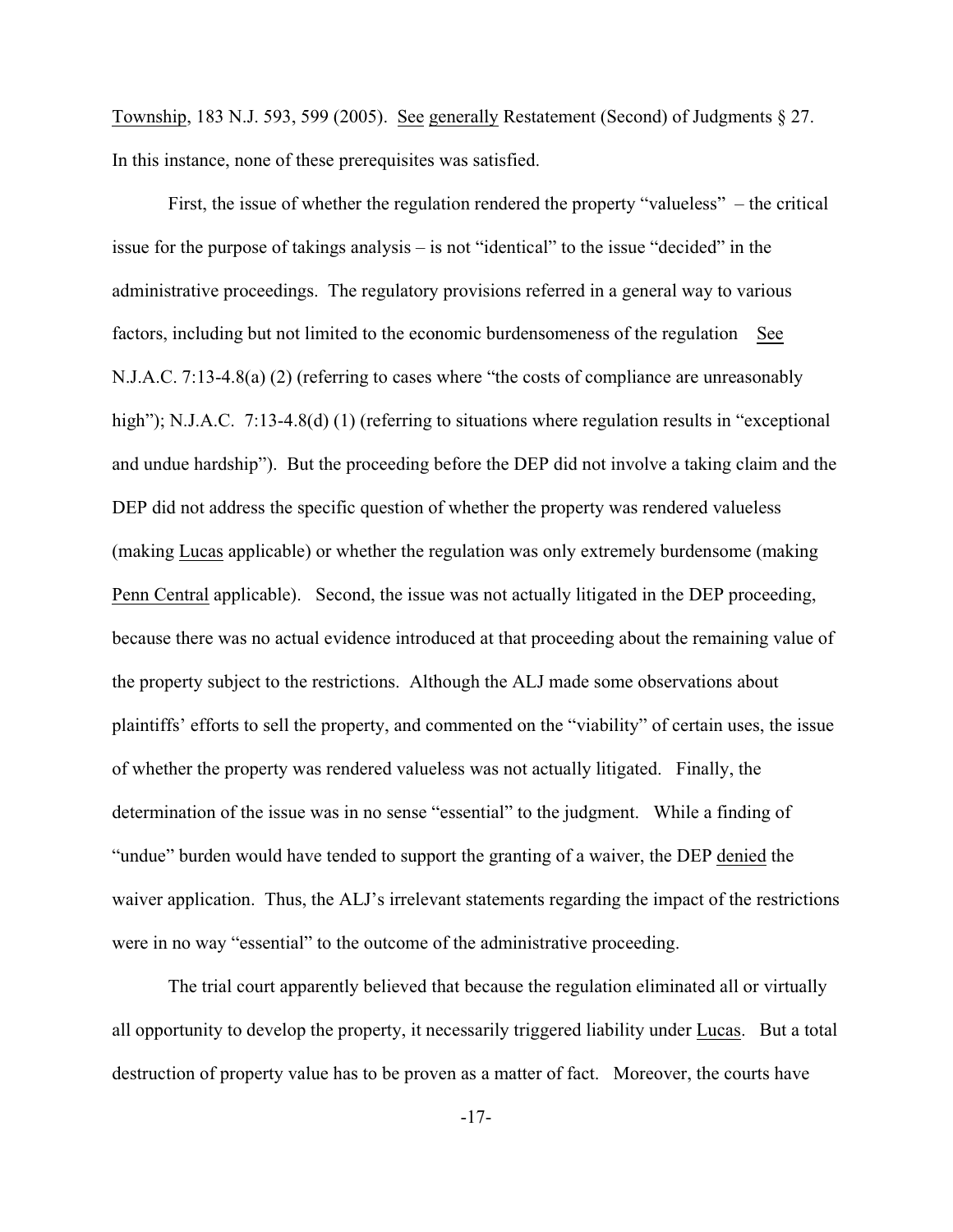repeatedly recognized that a property may retain significant value even if it cannot be developed. See, e g., Wyer v. Board of Environmental Protection, 747 A.2d 192 (Me. 2000) (concluding that, despite complete prohibition on development, building lot retained value of \$50,000 based on value of property to abutters for "parking, picnics, barbecues and other recreational uses"). In this case the trial court stated that the town apparently had no interest in purchasing the property, and efforts to sell the property (at some unspecified price) had been unsuccessful. But those few observations fall well short of findings supporting the conclusion that the property was literally valueless.

For all of the foregoing reasons, the trial court erred in giving statements by the ALJ preclusive effect on the specific question of whether the plaintiffs' property was rendered valueless. Accordingly, the trial court erred in concluding, without conducting an independent factual examination, that Lucas applied in this case.

II. There Was No Taking in This Case Because, Under Background Principles of New Jersey Nuisance Law, Plaintiffs Can Claim No Protected Property Right To Engage in Development That Would Cause Flooding and Create Increased Risks of Property Damage and Personal Injuries.

Regardless of whether this case is viewed as involving a complete obliteration of private property value (triggering the Lucas per se analysis) or a less severe burden on private property (triggering Penn Central analysis), the taking claim should be rejected because plaintiffs have no protected property right to develop the property in a way that would create serious risks of flood damage. Developing stream-side property in a fashion that would cause serious up or downstream flooding is not and has never been part of a riparian owner's bundle of property rights in New Jersey.

The conclusion that this claim is barred by relevant background principles is most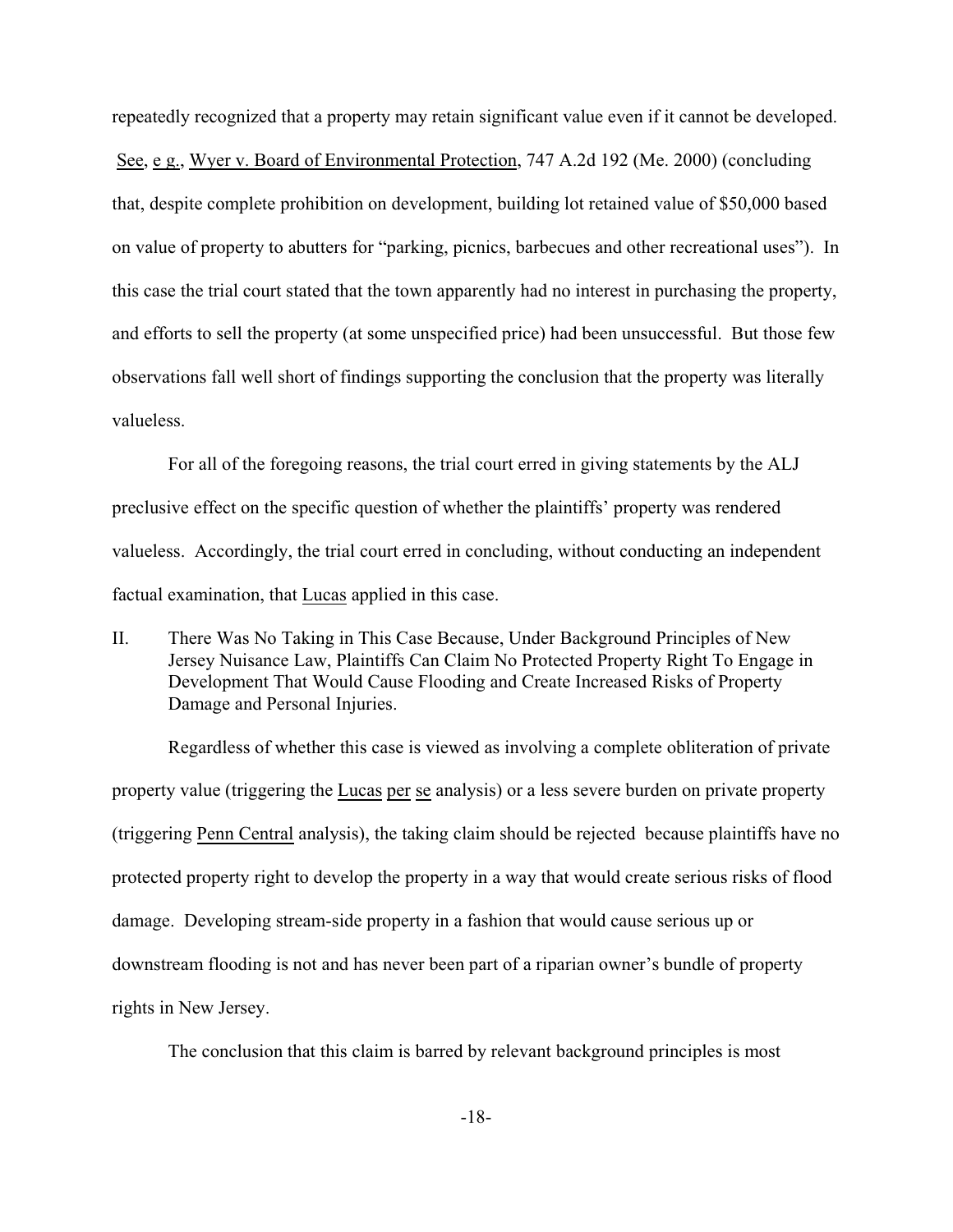directly supported by the U.S. Supreme Court's opinion in Lucas itself, which describes a fact pattern essentially identical to the facts of this case to illustrate how background principles of nuisance law can bar a taking claim. The Court said that "the owner of a lake-bed.... would not be entitled to compensation when he is denied the requisite permit to engage in a land-filling operation that would have the effect of flooding others' land." Lucas, 505 U.S. at 1029. If one substitutes the word riverbed for lake-bed, this example is completely on all fours with this case. Thus, the Supreme Court in Lucas plainly intended the background principles defense to apply in precisely this type of case.

In addition, this conclusion is supported by New Jersey precedent. Under the traditional natural flow rule, a riparian owner has a right to have the water flow in its natural channel in natural quantities and quality. See Holsman v. Boiling Spring Bleaching Co., 1862 WL 2700, 6 (N.J.Ch.)(1862) ("The right of the riparian proprietor … to the use and enjoyment of a stream of water in its natural state is as sacred as the right to the soil itself."). As the Court of Errors and Appeals explained in East Jersey Water Co. v. Bigelow, 60 N.J.L. 201 (1897), "it is the right of every owner of land upon a stream to have the water come to him in its natural flow, undiminished in quantity, and unimpaired in quality, and, it may be added, with no increase of the volume except from natural causes." Id. at 207-208 (emphasis added). Activities of riparian landowners that interfere with their neighbors' right to natural flow constitute a nuisance under New Jersey law.

The New Jersey courts traditionally treated interference with a riparian owners' natural flow right as a per se nuisance. See, e.g. Shields v. Arndt, 1842 WL 3345 (1842) (diversion of stream water through ditch is a nuisance); East Jersey Water Co. v. Bigelow, 60 N.J.L. 201 (1897) (diversion of river into reservoir system is a nuisance); Stevenson v. Morgan, 63 N.J.Eq.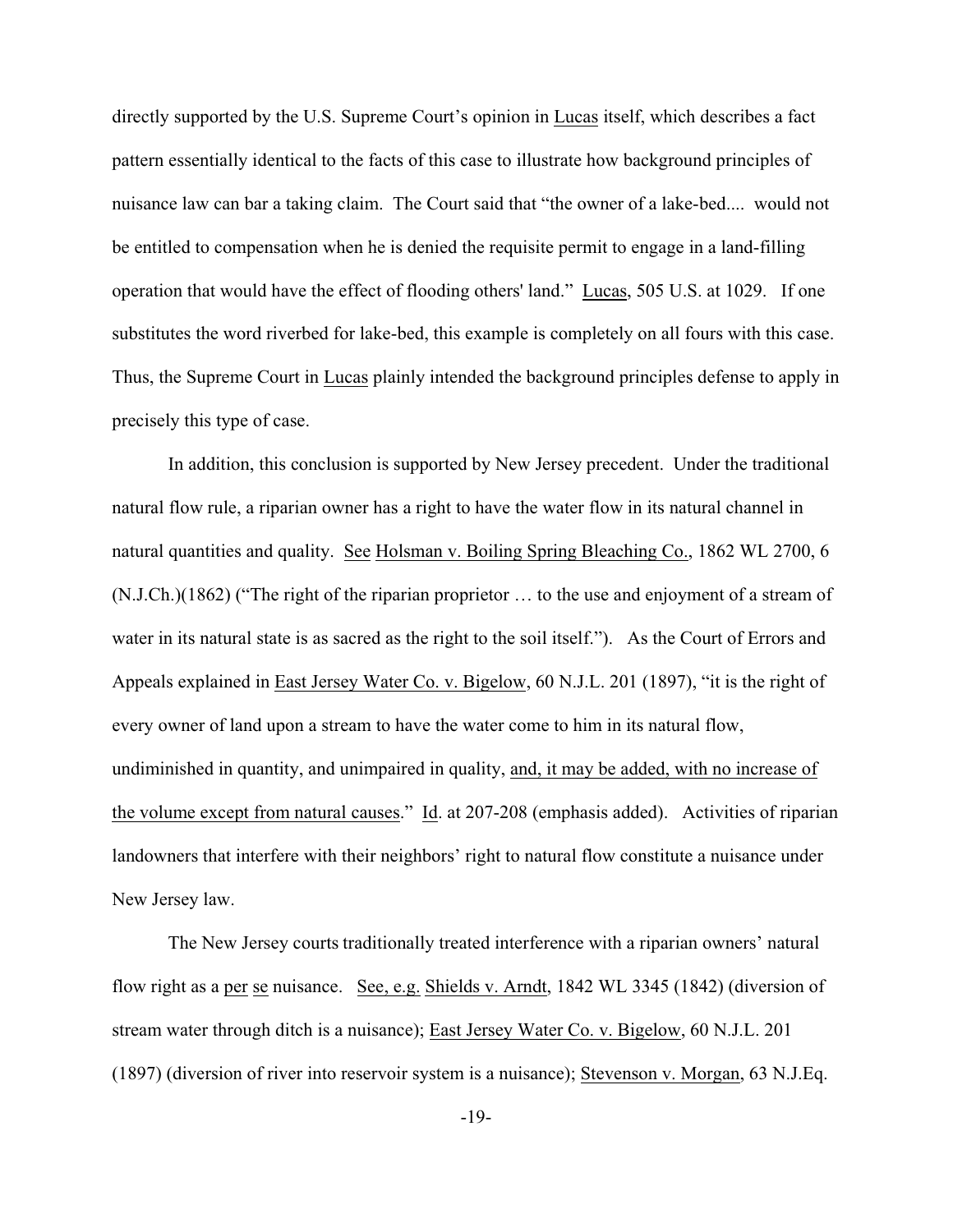805 (1902) (dam causing flooding in water-course is a nuisance); Smith v. Orben, 119 N.J.Eq. 291 (1935) (increased discharges into water-course is a nuisance). Under this longstanding precedent, because the floodplain regulation simply parallels limitations already placed on plaintiffs' title by background principles of nuisance law, plaintiffs' taking claim should be  $d$ ismissed.<sup>1</sup>

More recently, the Court has adopted a so-called "reasonable use" test to resolve many conflicts over surface waters. See Armstrong v. Francis Corp., 20 N.J. 320 (1956). Under this approach, whether a proposed water use or effect on water is permissible depends on a complex calculus taking into account the purpose and social utility of the planned activity, the projected impacts of the activity on others, and the availability of options for avoiding or minimizing adverse impacts. Id. at 330. The New Jersey courts have indicated that the reasonable use doctrine has superseded the natural flow rule in at least certain limited contexts. See Birchwood Lakes Colony Club, Inc v. Borough of Medford Lakes, 90 N.J. 582 (1982) (natural flow rule not applicable in case involving discharge of sewage effluent); see also Borough of Westville v. Whitney Home Builders, Inc., 40 N.J. Super. 62, 81 (1956) (same). However, so far as we are aware, the New Jersey courts have never declared that the reasonable use rule supersedes the traditional natural flow rule in all cases, including cases of this type.

In any event, even if the reasonable use doctrine did apply, the floodplain regulation did not effect a taking because it serves in this instance to bar an unreasonable use. In Armstrong,

 $\frac{1}{1}$  For further information on the nature and magnitude of the flooding problems in the Hackensack River basin and surrounding areas, see, e.g., "After the Flood: With a Billion Dollars in Damage. New Jersey Will Be Wringing out a Long Time," The New York Times 14NJ (October 17, 1999); "After the Storm: the Overview; 12,000 Homes Said to Sustain Storm Damage," The New York Times A1 (December 15, 1992).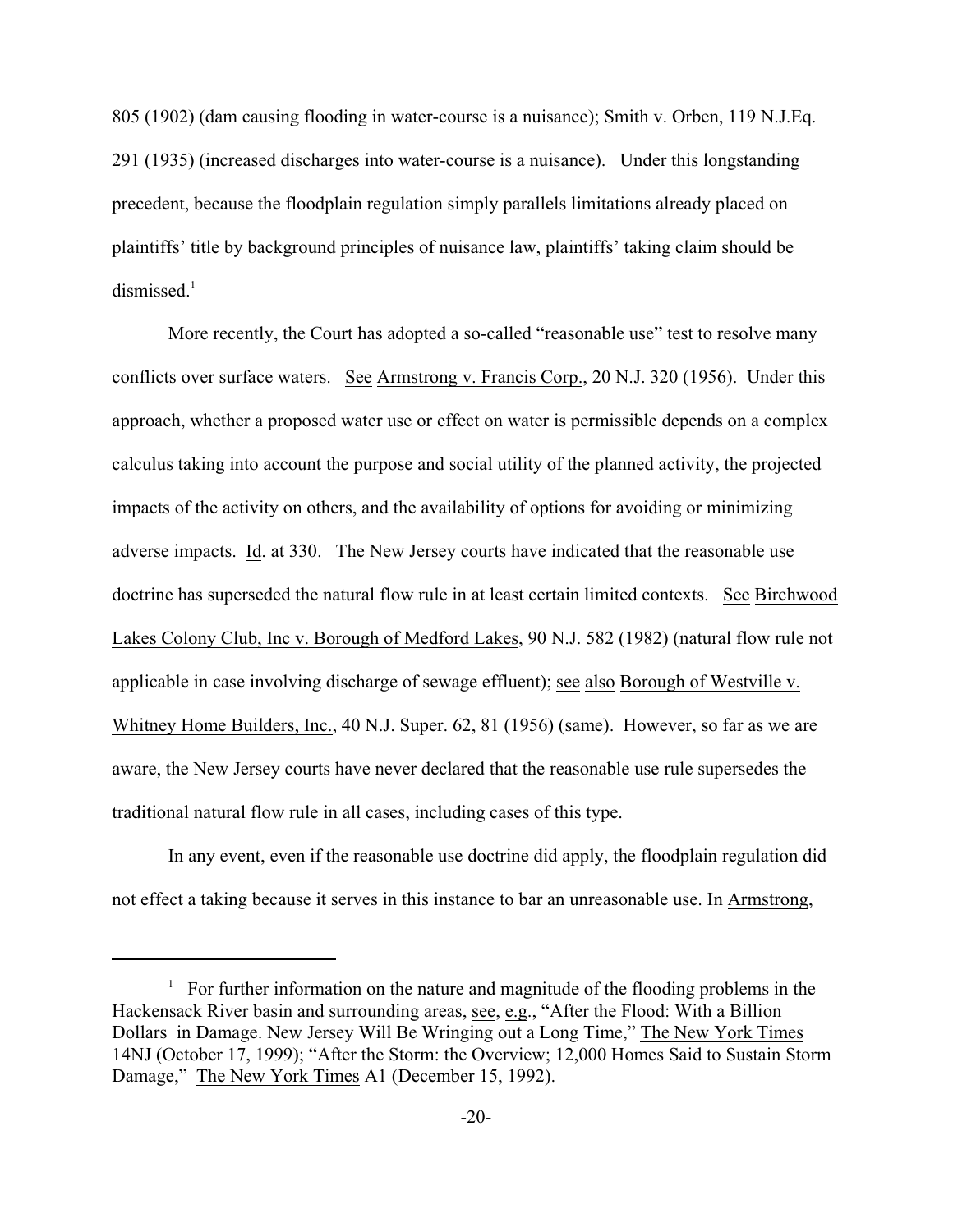this Court's seminal reasonable use case, the Court held that a developer violated the reasonable use standard by draining water off its property After heavy rains, the stream, still in its natural state through plaintiff's property, conveyed additional upstream waters that prior to the development were absorbed or held back. The water would cause a "flash rise or crest in the stream, with a tremendous volume of water rushing through at an accelerated speed. As a result, the stream has flooded on several occasions within the last year…. More distressing, however, is the fact that during these flash situations the body of water moving at the speed it does tears into the banks of the brook," causing extensive damage to plaintiff's land. 20 N.J. at 323. See also I/M/O Freshwater Wetlands Statewide General Permits, 185 N.J. 452, 453 (2006) (observing that a development permit is not "a license to flood [the] neighbor's property" and the developer would be subject to civil liability if "by developing its property it caused damaging flooding to its neighbors' properties").

The State's floodplain regulation is designed to prevent precisely the type of unreasonable flooding damage that the Armstrong Court said supported a finding of unreasonable use. The Flood Hazard Area Control Act and Stream Encroachment Rules reflect the judgment that building in a floodway increases the amount and velocity of water flow. See N.J.A.C. 7:13-1.1 et. seq. In this particular case, the DEP determined that plaintiffs' proposed filling and development would "constitute a significant obstruction to flow of floodwaters," distorting and reducing the river's flood carrying capacity and creating a risk of flooding problems upstream and downstream. See PA, at 40-41. On this basis, the DEP concluded, "it is clear that the issuance of this waiver... will pose a threat to the public health, safety, and general welfare." Id. at 41. Plaintiff has never contested the DEP's findings on this point. See Monsaldo v. State, 2005 WL 2076708, 2 (2005). In fact, plaintiffs admitted that construction of

-21-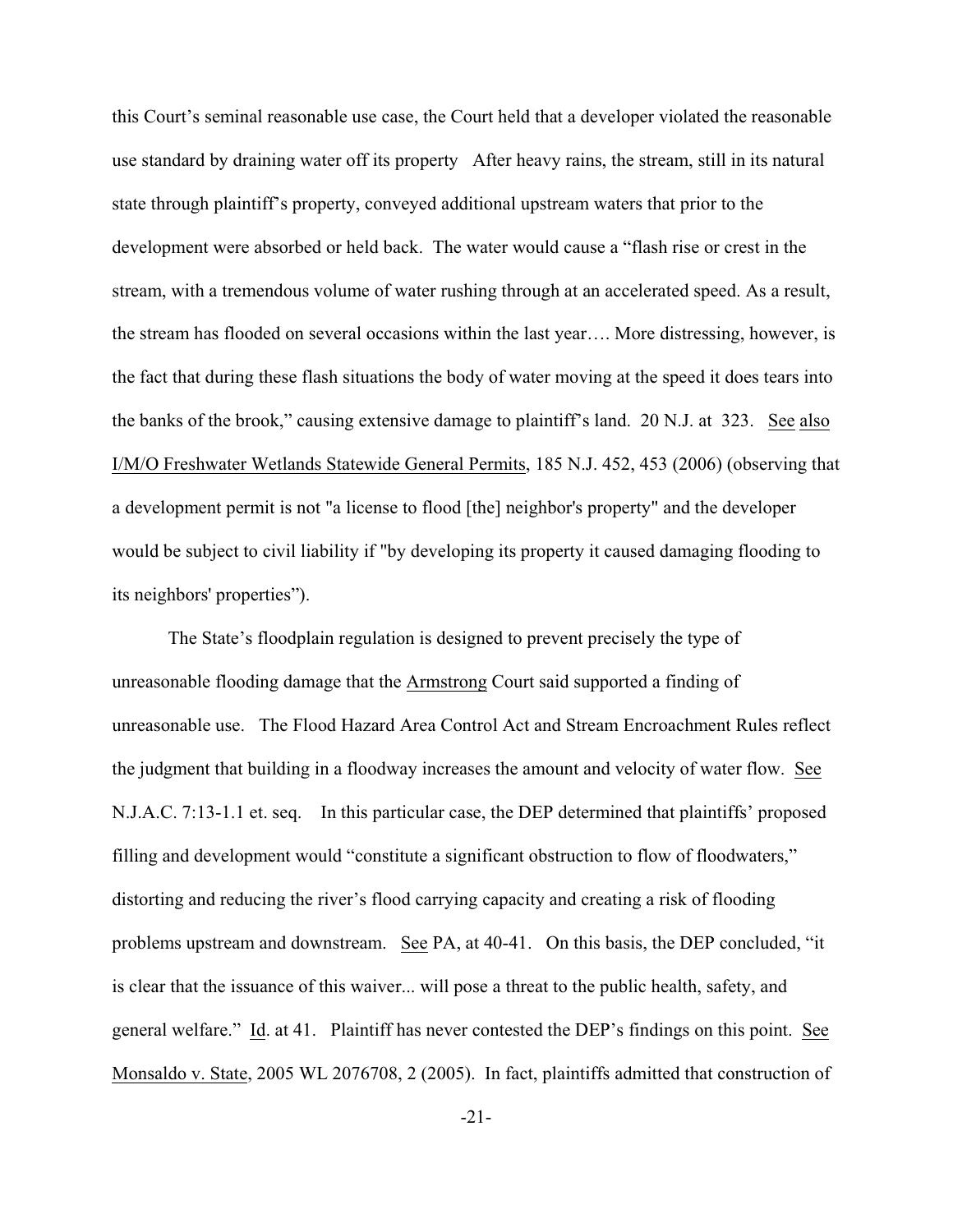structure in the floodway would pose "a threat to other properties during a flood," effectively conceding that their proposed use of the property was a nuisance. See PA, at 70, Answer to Interrogatories No. 24. Furthermore, the DEP emphasized that the plaintiffs' property was indistinguishable from thousands of other properties in the state, and that permitting this development would have set a precedent supporting the development of all similar properties, significantly upping the stakes in terms of the magnitude of threatened flood damage. Accordingly, plaintiffs' proposal to fill and develop the site on the Hackensack River plainly represented a prospective nuisance under the reasonable use rule. As a result, the State "took" nothing from plaintiffs and their taking claim should be rejected under the reasonable use standard as well..

III. In the Alternative, the Court Should Rule that the Taking Claim Fails Under the Penn Central Analysis.

If, contrary to the position urged above, the Court decides that the taking claim cannot properly be rejected based on background principles of New Jersey law, the Court should proceed to consider whether the claim can succeed under the Penn Central analysis. For the reasons discussed above, plaintiffs failed to carry their burden of demonstrating that the property was rendered valueless and that the case falls within the scope of the Lucas rule. Therefore, assuming for the sake of argument that the claim cannot properly be rejected based on background principles, the takings inquiry must turn on an analysis of the economic impact of the regulation, the reasonableness of the plaintiffs' investment-backed expectations, and the character of the regulation.

While both the record and the findings below are somewhat spare, the ASFPM believes

-22-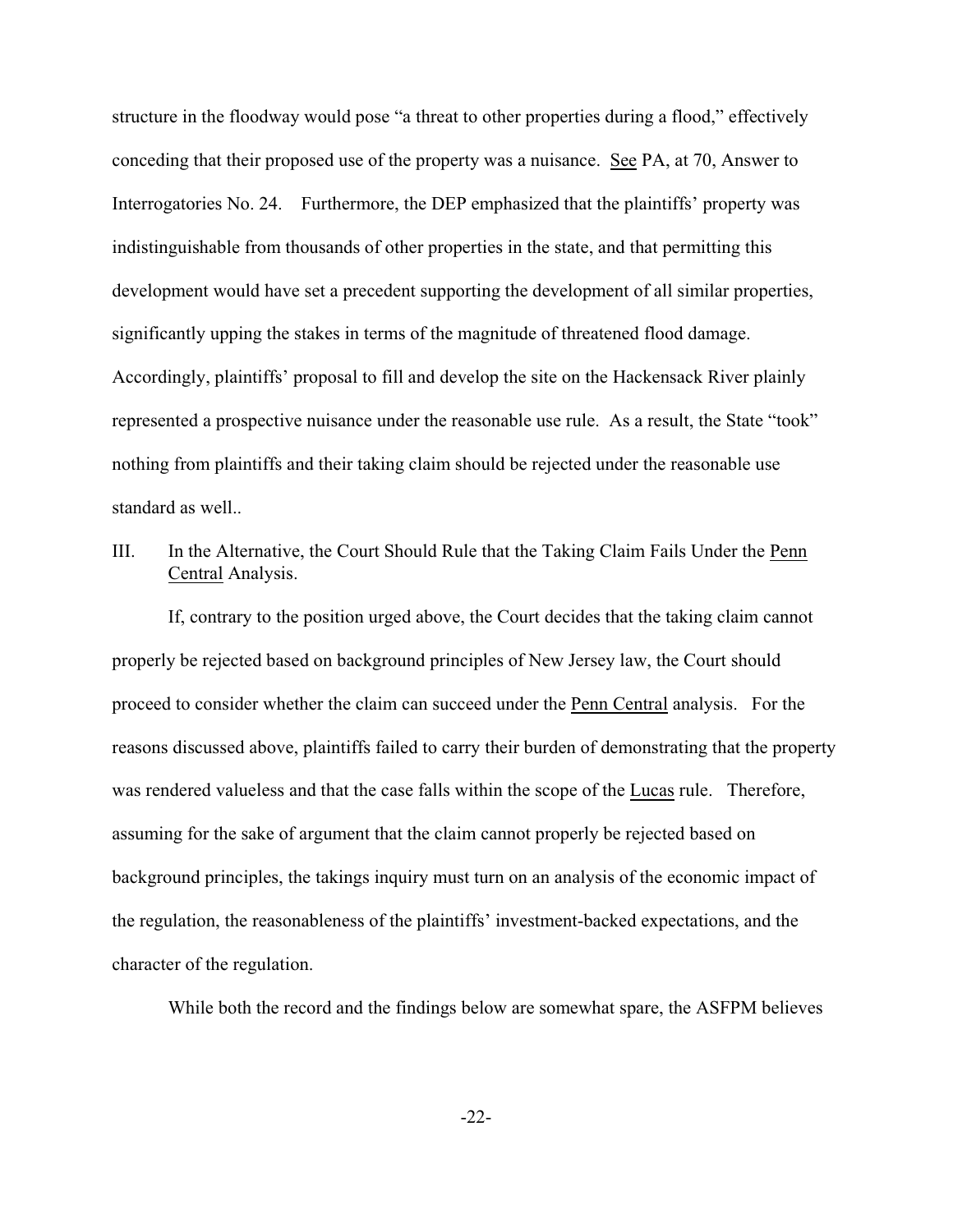they are sufficient to demonstrate that this taking claim must fail under Penn Central.<sup>2</sup> First, while the regulation unquestionably imposed some economic burden on plaintiffs, the magnitude of the burden remains unquantified. See Gove v. Zoning Bd. of Appeals of Chatham, 444 Mass. 754, 831 N.E.2d 865 (2005) (ruling that plaintiffs'"failure to introduce a thorough assessment" of the impact of the regulation on the property "left the judge no basis to conclude that [the plaintiff] suffered any economic loss at all"). The regulation plainly stripped the property of all or most of its development uses, but the focus of the economic impact factor is on property value, not property use, and the elimination of development uses cannot necessarily be equated with a severe impact on value. See Wyer v. Board of Environmental Protection, 747 A.2d 192, (Me. 2000). More fundamentally, at least outside of the category of Lucas-type cases, adverse economic impact, no matter how severe, is insufficient by itself to establish a taking. See Concrete Pipe & Prods. v. Construction Laborers Pension Trust, 508 U.S. 602, 645 (1992) ("Mere diminution in the value of property, however serious, is insufficient to demonstrate a taking."). Thus the economic impact factor, though potentially supportive of plaintiffs' claim, is certainly insufficient to establish a taking under Penn Central.

The other two Penn Central factors, on the other hand, clearly weigh against the taking claim. As to the reasonable investment-backed expectations factor, the plaintiffs should have been aware, based on the extensive history of flooding in the Hackensack River basin and across the State of New Jersey, that investing for development purposes in property along a river was an inherently problematic venture. See Appollo Fuels, Inc. v. United States, 381 F.3d 1338, 1349 (Fed. Cir. 2004). Furthermore, the extensive New Jersey precedent limiting the rights of

 $I<sup>2</sup>$  If the Court disagrees, if might consider remanding the case for further fact-finding and analysis by the trial court.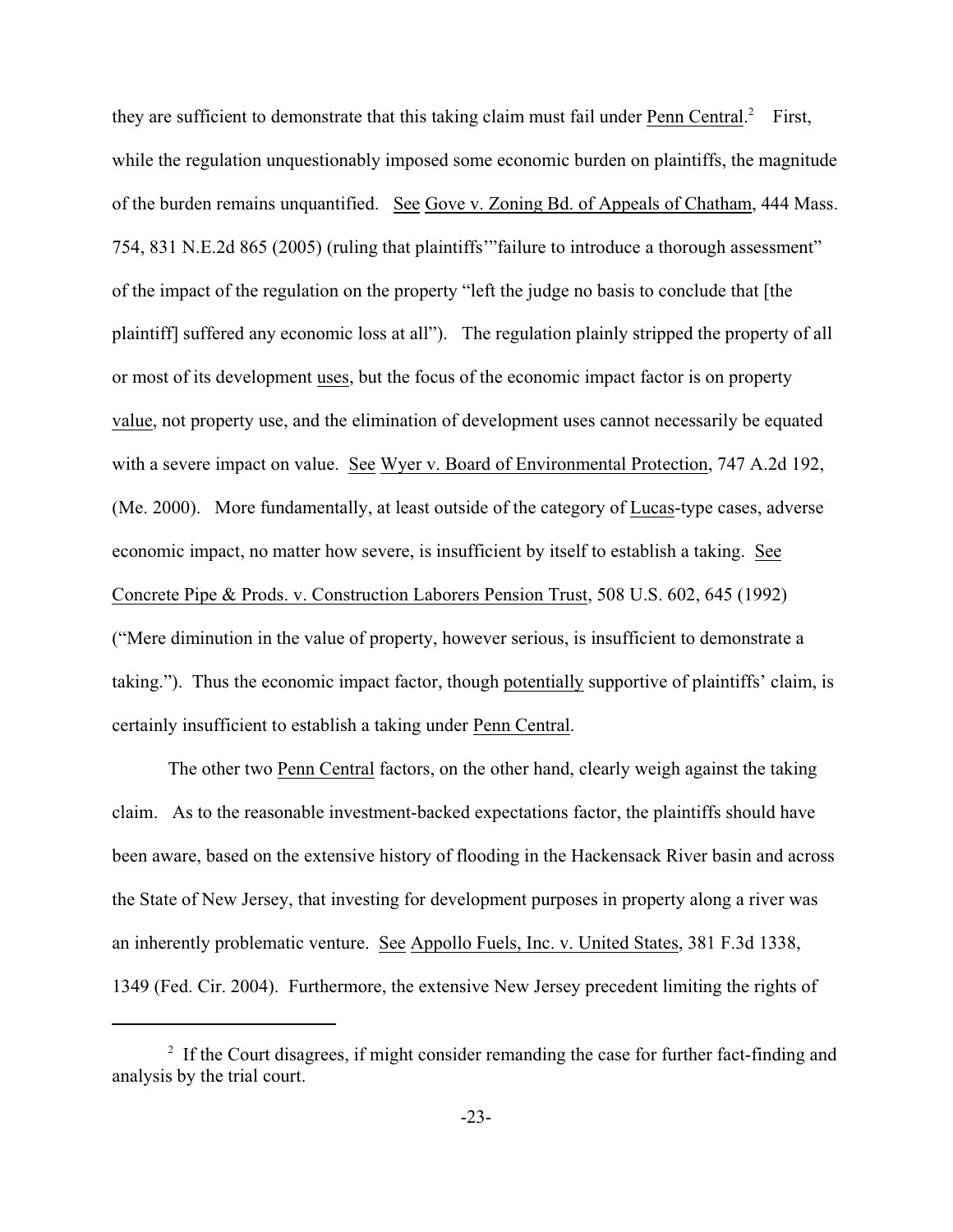property owners to engage in activities that cause flooding, even if they did not bar the taking claim outright, put plaintiffs on notice of that they might well face legal restrictions.. See Ronade Assocs. v. Dept. of Cons. & Econ. Development, 7 N.J. Super. 132, 72 A.2d 355 (App.Div. 1950). Finally, plaintiffs cannot complain of interference with serious investmentbacked expectations, given that they purchased the property for a modest sum many years ago and then did little with the property even as the regulatory regime became more robust in response to evidence of ever more serious flooding problems. See Grenier v. Zoning Board of Chatham, 62 Mass.App.Ct. 62, 814 N.E.2d.1154 (Mass.App. Sept. 17, 2004), aff'd, 444 Mass. 754, 831 N.E.2d 865 (2005) (fact that owner held property for over decade without developing it or selling it for development suggests a lack of sufficient investment-backed expectations to support a takings claim).

Finally, the Penn Central character factor strongly supports rejection of this taking claim. Even if the regulation did not address the kinds of harms covered by New Jersey nuisance principles (it does), the regulation is plainly aimed at preventing serious harms to persons and property. For the reasons discussed above, the harm-preventing purpose of a regulation is highly pertinent in assessing the character of the government action under Penn Central. In this regard, the recent decision of the Massachusetts Supreme Judicial Court in a case involving a taking claim based on restrictive coastal foodplain regulations is highly instructive. See Gove v. Zoning Bd. of Appeals of Chatham, 444 Mass. 754, 831 N.E.2d 865 (2005). The Massachusetts Court rejected the landowner's taking claim under Penn Central, stating that "[i]t is not at all clear that [plaintiff] has 'legitimate property interests' in building a house." The court went on to state that "it is undisputed that [plaintiff's property] lies in the flood plain and that its potential flooding would adversely affect the surrounding areas if the property were developed with a

-24-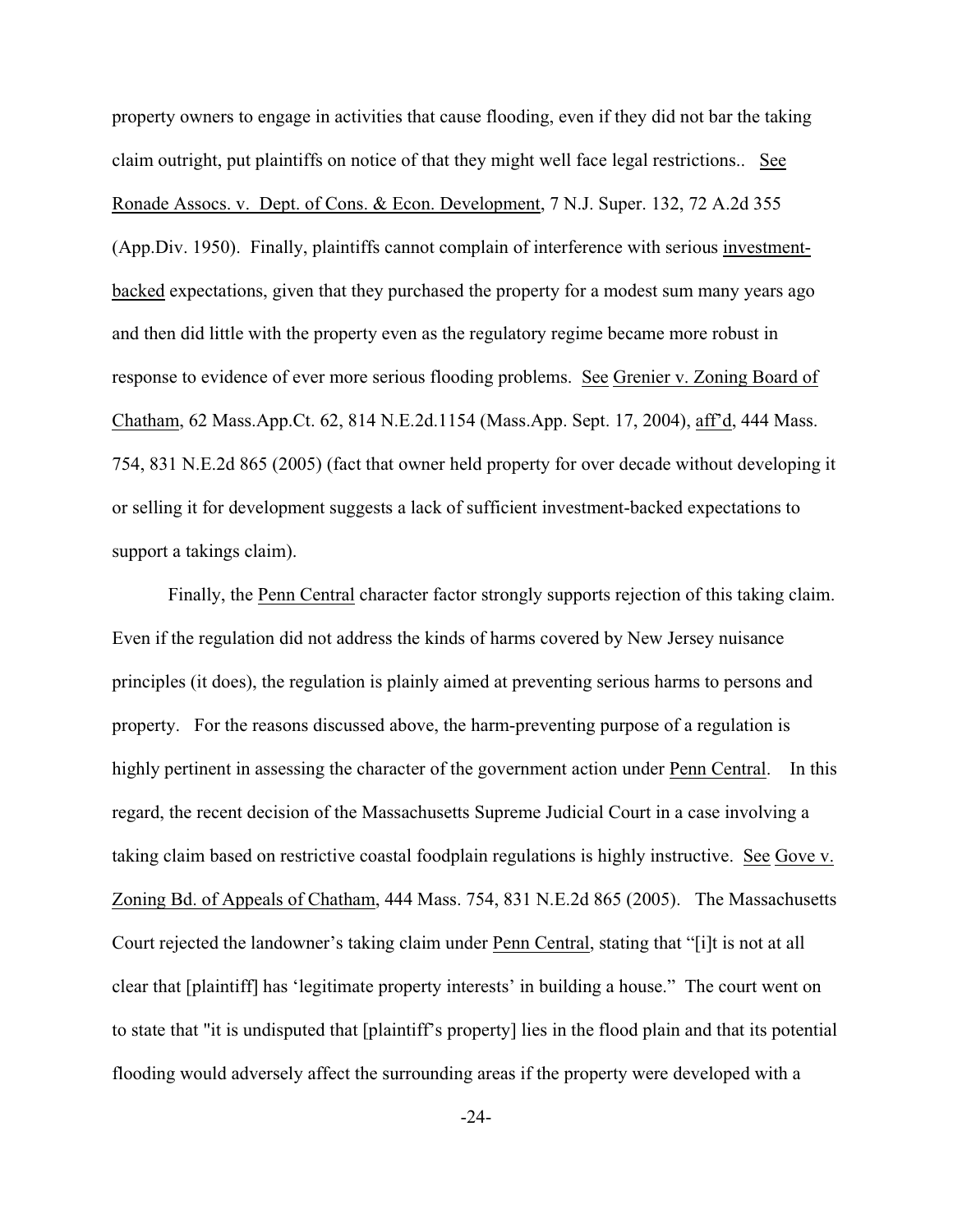house," and that "[r]easonable government action mitigating such harm, at the very least when it does not involve a 'total' regulatory taking or a physical invasion, typically does not require compensation. Id. at 767, citing e.g., Goldblatt v. Hempstead, 369 U.S. 590 (1962) (regulation restricting extent of excavation below ground water level); Miller v. Schoene, 276 U.S. 272 (1928) (statute requiring landowner to destroy disease-harboring trees).